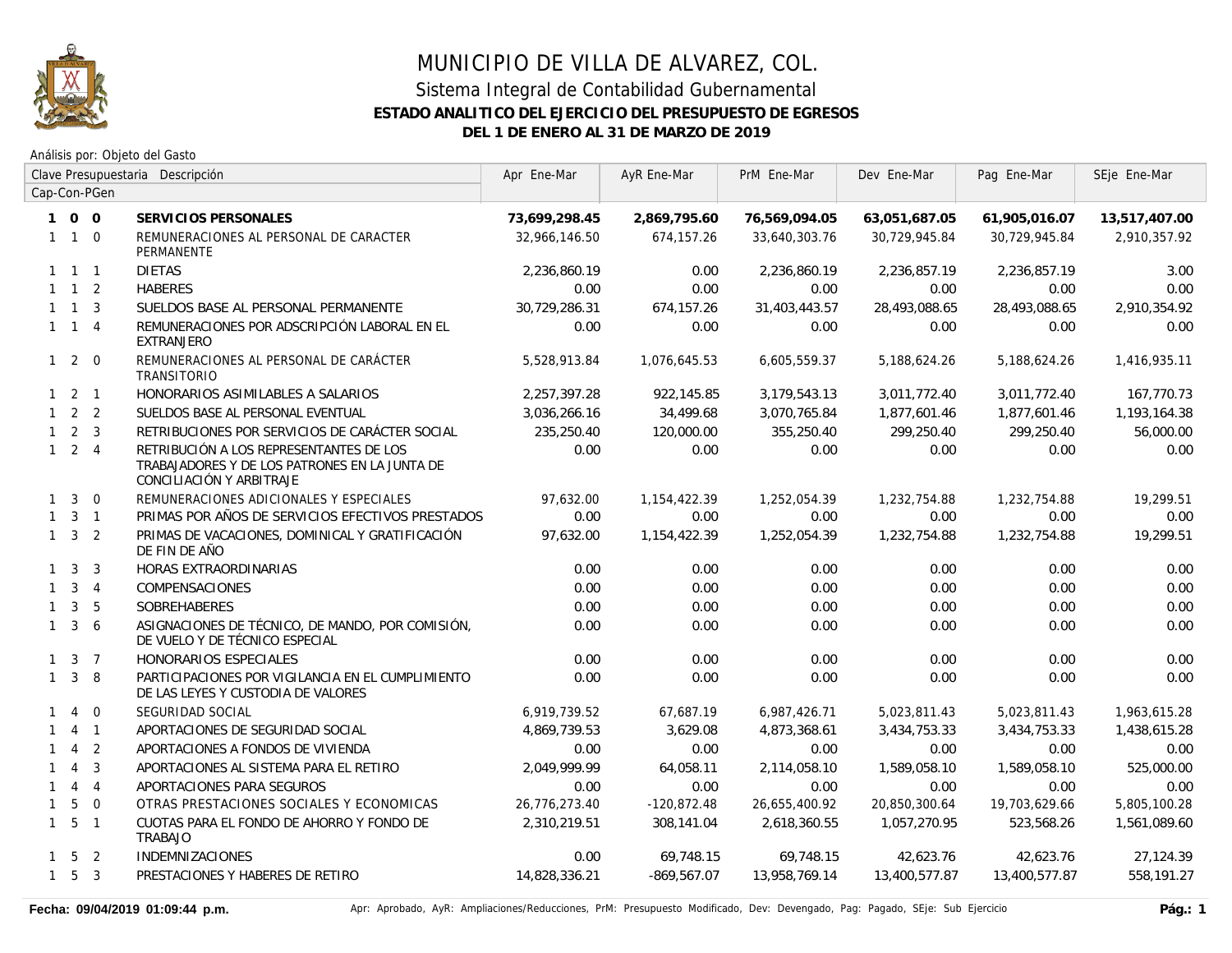

|                |                     |                | Clave Presupuestaria Descripción                                                             | Apr Ene-Mar  | AyR Ene-Mar  | PrM Ene-Mar  | Dev Ene-Mar  | Pag Ene-Mar  | SEje Ene-Mar |
|----------------|---------------------|----------------|----------------------------------------------------------------------------------------------|--------------|--------------|--------------|--------------|--------------|--------------|
|                |                     | Cap-Con-PGen   |                                                                                              |              |              |              |              |              |              |
|                | $1 \quad 5 \quad 4$ |                | PRESTACIONES CONTRACTUALES                                                                   | 9,590,917.68 | 370,805.40   | 9,961,723.08 | 6,307,936.31 | 5,694,968.02 | 3,653,786.77 |
|                | $1\quad5\quad5$     |                | APOYOS A LA CAPACITACIÓN DE LOS SERVIDORES<br>PÚBLICOS                                       | 0.00         | 0.00         | 0.00         | 0.00         | 0.00         | 0.00         |
| $\mathbf{1}$   | 5                   | 9              | OTRAS PRESTACIONES SOCIALES Y ECONÓMICAS                                                     | 46,800.00    | 0.00         | 46,800.00    | 41,891.75    | 41,891.75    | 4,908.25     |
| $\mathbf{1}$   |                     | 6 0            | <b>PREVISIONES</b>                                                                           | 1,384,343.19 | 17,755.71    | 1,402,098.90 | 0.00         | 0.00         | 1,402,098.90 |
|                | $1\quad 6\quad 1$   |                | PREVISIONES DE CARÁCTER LABORAL, ECONÓMICA Y DE<br>SEGURIDAD SOCIAL                          | 1,384,343.19 | 17.755.71    | 1,402,098.90 | 0.00         | 0.00         | 1,402,098.90 |
|                | $1 \quad 7 \quad 0$ |                | PAGO DE ESTIMULOS A SERVIDORES PUBLICOS                                                      | 26,250.00    | 0.00         | 26,250.00    | 26,250.00    | 26,250.00    | 0.00         |
|                | $1 \quad 7 \quad 1$ |                | ESTÍMULOS                                                                                    | 26.250.00    | 0.00         | 26,250.00    | 26,250.00    | 26,250.00    | 0.00         |
|                | $1 \quad 7 \quad 2$ |                | <b>RECOMPENSAS</b>                                                                           | 0.00         | 0.00         | 0.00         | 0.00         | 0.00         | 0.00         |
| $\overline{2}$ | $\mathsf{O}$        | $\overline{0}$ | MATERIALES Y SUMINISTROS                                                                     | 2,796,054.07 | 1,697,438.38 | 4,493,492.45 | 3,662,149.62 | 3,024,922.04 | 831,342.83   |
|                | $2 \quad 1 \quad 0$ |                | MATERIALES DE ADMINISTRACION, EMISION DE<br>DOCUMENTOS Y ARTICULOS OFICIALES                 | 215,174.84   | 63.959.92    | 279,134.76   | 153,160.35   | 106.998.29   | 125,974.41   |
|                | $2 \quad 1 \quad 1$ |                | MATERIALES, ÚTILES Y EQUIPOS MENORES DE OFICINA                                              | 74,030.91    | 12,357.66    | 86,388.57    | 62,489.19    | 53,482.13    | 23,899.38    |
|                | $2 \quad 1 \quad 2$ |                | MATERIALES Y ÚTILES DE IMPRESIÓN Y REPRODUCCIÓN                                              | 0.00         | 6,960.00     | 6,960.00     | 0.00         | 0.00         | 6,960.00     |
|                | $2 \quad 1 \quad 3$ |                | MATERIAL ESTADÍSTICO Y GEOGRÁFICO                                                            | 0.00         | 0.00         | 0.00         | 0.00         | 0.00         | 0.00         |
|                | $2 \quad 1 \quad 4$ |                | MATERIALES, ÚTILES Y EQUIPOS MENORES DE<br>TECNOLOGÍAS DE LA INFORMACIÓN Y COMUNICACIONES    | 30,000.00    | 0.00         | 30,000.00    | 20,659.60    | 15,729.60    | 9,340.40     |
|                | $2 \quad 1 \quad 5$ |                | MATERIAL IMPRESO E INFORMACIÓN DIGITAL                                                       | 92,305.43    | 17,844.23    | 110,149.66   | 24,375.03    | 24,375.03    | 85,774.63    |
|                | $2 \quad 1 \quad 6$ |                | MATERIAL DE LIMPIEZA                                                                         | 18,838.50    | 26,798.03    | 45,636.53    | 45,636.53    | 13,411.53    | 0.00         |
|                | $2 \quad 1 \quad 7$ |                | MATERIALES Y ÚTILES DE ENSEÑANZA                                                             | 0.00         | 0.00         | 0.00         | 0.00         | 0.00         | 0.00         |
|                | $2 \quad 1 \quad 8$ |                | MATERIALES PARA EL REGISTRO E IDENTIFICACIÓN DE<br><b>BIENES Y PERSONAS</b>                  | 0.00         | 0.00         | 0.00         | 0.00         | 0.00         | 0.00         |
|                | $2 \quad 2 \quad 0$ |                | ALIMENTOS Y UTENSILIOS                                                                       | 76,380.00    | 0.00         | 76,380.00    | 53,639.49    | 49,831.49    | 22,740.51    |
|                | $2 \quad 2 \quad 1$ |                | PRODUCTOS ALIMENTICIOS PARA PERSONAS                                                         | 76,380.00    | 0.00         | 76,380.00    | 53,639.49    | 49,831.49    | 22,740.51    |
|                | $2 \quad 2 \quad 2$ |                | PRODUCTOS ALIMENTICIOS PARA ANIMALES                                                         | 0.00         | 0.00         | 0.00         | 0.00         | 0.00         | 0.00         |
|                | $2 \quad 2 \quad 3$ |                | UTENSILIOS PARA EL SERVICIO DE ALIMENTACIÓN                                                  | 0.00         | 0.00         | 0.00         | 0.00         | 0.00         | 0.00         |
|                | $2 \quad 3 \quad 0$ |                | MATERIAS PRIMAS Y MATERIALES DE PRODUCCION Y<br>COMERCIALIZACION                             | 99,999.99    | $-66,666.66$ | 33, 333. 33  | 0.00         | 0.00         | 33, 333. 33  |
|                | $2 \quad 3 \quad 1$ |                | PRODUCTOS ALIMENTICIOS, AGROPECUARIOS Y<br>FORESTALES ADQUIRIDOS COMO MATERIA PRIMA          | 99.999.99    | $-66,666.66$ | 33,333.33    | 0.00         | 0.00         | 33, 333. 33  |
|                | $2 \quad 3 \quad 2$ |                | INSUMOS TEXTILES ADQUIRIDOS COMO MATERIA PRIMA                                               | 0.00         | 0.00         | 0.00         | 0.00         | 0.00         | 0.00         |
|                | $2 \quad 3 \quad 3$ |                | PRODUCTOS DE PAPEL, CARTÓN E IMPRESOS<br>ADQUIRIDOS COMO MATERIA PRIMA                       | 0.00         | 0.00         | 0.00         | 0.00         | 0.00         | 0.00         |
|                | $2 \quad 3 \quad 4$ |                | COMBUSTIBLES, LUBRICANTES, ADITIVOS, CARBÓN Y SUS<br>DERIVADOS ADQUIRIDOS COMO MATERIA PRIMA | 0.00         | 0.00         | 0.00         | 0.00         | 0.00         | 0.00         |
|                | $2 \quad 3 \quad 5$ |                | PRODUCTOS QUÍMICOS, FARMACÉUTICOS Y DE<br>LABORATORIO ADQUIRIDOS COMO MATERIA PRIMA          | 0.00         | 0.00         | 0.00         | 0.00         | 0.00         | 0.00         |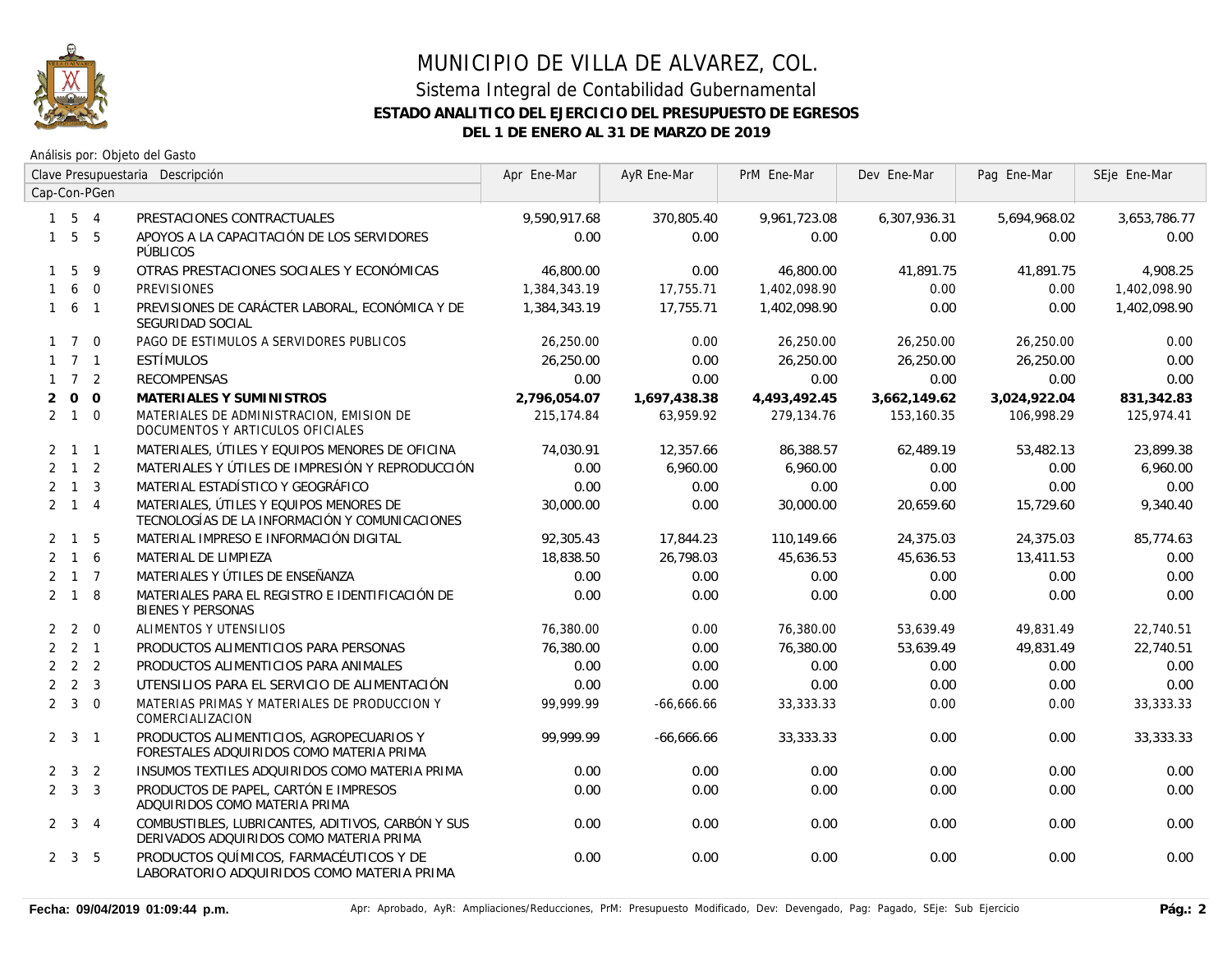

Análisis por: Objeto del Gasto

|                | Clave Presupuestaria Descripción |                |                                                                                         | Apr Ene-Mar  | AyR Ene-Mar  | PrM Ene-Mar  | Dev Ene-Mar  | Pag Ene-Mar  | SEje Ene-Mar |
|----------------|----------------------------------|----------------|-----------------------------------------------------------------------------------------|--------------|--------------|--------------|--------------|--------------|--------------|
|                |                                  | Cap-Con-PGen   |                                                                                         |              |              |              |              |              |              |
|                | $2 \quad 3 \quad 6$              |                | PRODUCTOS METÁLICOS Y A BASE DE MINERALES NO<br>METÁLICOS ADQUIRIDOS COMO MATERIA PRIMA | 0.00         | 0.00         | 0.00         | 0.00         | 0.00         | 0.00         |
|                | $2 \t3 \t7$                      |                | PRODUCTOS DE CUERO, PIEL, PLÁSTICO Y HULE<br>ADQUIRIDOS COMO MATERIA PRIMA              | 0.00         | 0.00         | 0.00         | 0.00         | 0.00         | 0.00         |
| $\mathbf{2}$   | 3                                | 8              | MERCANCÍAS ADQUIRIDAS PARA SU COMERCIALIZACIÓN                                          | 0.00         | 0.00         | 0.00         | 0.00         | 0.00         | 0.00         |
| $\overline{2}$ | $\mathbf{3}$                     | 9              | OTROS PRODUCTOS ADQUIRIDOS COMO MATERIA PRIMA                                           | 0.00         | 0.00         | 0.00         | 0.00         | 0.00         | 0.00         |
| $\overline{2}$ | $\overline{4}$                   | $\overline{0}$ | MATERIALES Y ARTICULOS DE CONSTRUCCION Y DE<br><b>REPARACION</b>                        | 311,761.23   | 172,098.38   | 483,859.61   | 322,631.39   | 218,390.07   | 161,228.22   |
| $\overline{2}$ |                                  | 4 1            | PRODUCTOS MINERALES NO METÁLICOS                                                        | 4,384.80     | 9,082.80     | 13,467.60    | 13,467.60    | 6,275.60     | 0.00         |
| $\overline{2}$ | $\overline{4}$                   | $\overline{2}$ | CEMENTO Y PRODUCTOS DE CONCRETO                                                         | 42,613.78    | 0.00         | 42,613.78    | 1,680.00     | 1,680.00     | 40,933.78    |
| $\overline{2}$ | $\overline{4}$                   | $\overline{3}$ | CAL, YESO Y PRODUCTOS DE YESO                                                           | 136.00       | 958.01       | 1,094.01     | 1,094.01     | 1,094.01     | 0.00         |
| $\overline{2}$ | $\overline{4}$                   | $\overline{4}$ | MADERA Y PRODUCTOS DE MADERA                                                            | 41.76        | 676.25       | 718.01       | 718.01       | 718.01       | 0.00         |
| $\overline{2}$ | $\overline{4}$                   | - 5            | VIDRIO Y PRODUCTOS DE VIDRIO                                                            | 0.00         | 0.00         | 0.00         | 0.00         | 0.00         | 0.00         |
| $\overline{2}$ | $\overline{4}$                   | 6              | MATERIAL ELÉCTRICO Y ELECTRÓNICO                                                        | 145,084.96   | 151,045.34   | 296,130.30   | 263,929.13   | 170,366.83   | 32,201.17    |
| $\overline{2}$ | $\overline{4}$                   | $\overline{7}$ | ARTÍCULOS METÁLICOS PARA LA CONSTRUCCIÓN                                                | 38,749.98    | 0.00         | 38,749.98    | 2,291.10     | 2,291.10     | 36,458.88    |
| $\overline{2}$ | $\overline{4}$                   | -8             | MATERIALES COMPLEMENTARIOS                                                              | 0.00         | 0.00         | 0.00         | 0.00         | 0.00         | 0.00         |
|                | $2 \quad 4$                      | - 9            | OTROS MATERIALES Y ARTÍCULOS DE CONSTRUCCIÓN Y<br>REPARACIÓN                            | 80,749.95    | 10,335.98    | 91,085.93    | 39,451.54    | 35,964.52    | 51,634.39    |
|                | 2 <sub>5</sub>                   | $\overline{0}$ | PRODUCTOS QUIMICOS, FARMACEUTICOS Y DE<br>LABORATORIO                                   | 4,696.56     | 4,528.18     | 9,224.74     | 4,528.18     | 4,528.18     | 4,696.56     |
| $\mathbf{2}$   |                                  | 5 1            | PRODUCTOS QUÍMICOS BÁSICOS                                                              | 0.00         | 0.00         | 0.00         | 0.00         | 0.00         | 0.00         |
| $\overline{2}$ | $5\overline{)}$                  | $\overline{2}$ | FERTILIZANTES, PESTICIDAS Y OTROS AGROQUÍMICOS                                          | 1,470.00     | 0.00         | 1,470.00     | 0.00         | 0.00         | 1,470.00     |
| $\overline{2}$ | 5                                | $\overline{3}$ | MEDICINAS Y PRODUCTOS FARMACÉUTICOS                                                     | 1,050.00     | 0.00         | 1,050.00     | 0.00         | 0.00         | 1,050.00     |
| $\overline{2}$ | 5                                | $\overline{4}$ | MATERIALES, ACCESORIOS Y SUMINISTROS MÉDICOS                                            | 1,500.00     | 0.00         | 1,500.00     | 0.00         | 0.00         | 1,500.00     |
|                | 2 <sub>5</sub>                   | 5              | MATERIALES, ACCESORIOS Y SUMINISTROS DE<br>LABORATORIO                                  | 0.00         | 0.00         | 0.00         | 0.00         | 0.00         | 0.00         |
| $\mathbf{2}$   | 5                                | 6              | FIBRAS SINTÉTICAS, HULES, PLÁSTICOS Y DERIVADOS                                         | 676.56       | 4,528.18     | 5,204.74     | 4,528.18     | 4,528.18     | 676.56       |
| $\overline{2}$ | 5                                | 9              | OTROS PRODUCTOS QUÍMICOS                                                                | 0.00         | 0.00         | 0.00         | 0.00         | 0.00         | 0.00         |
| $\overline{2}$ | 6                                | $\overline{0}$ | COMBUSTIBLES, LUBRICANTES Y ADITIVOS                                                    | 1,700,548.68 | 1,129,827.90 | 2,830,376.58 | 2,565,905.37 | 2,149,915.53 | 264,471.21   |
| $\mathbf{2}$   |                                  | 6 <sub>1</sub> | COMBUSTIBLES, LUBRICANTES Y ADITIVOS                                                    | 1,700,548.68 | 1,129,827.90 | 2,830,376.58 | 2,565,905.37 | 2,149,915.53 | 264,471.21   |
| $\overline{2}$ | 6                                | $\overline{2}$ | CARBÓN Y SUS DERIVADOS                                                                  | 0.00         | 0.00         | 0.00         | 0.00         | 0.00         | 0.00         |
|                | $2 \quad 7 \quad 0$              |                | VESTUARIO, BLANCOS, PRENDAS DE PROTECCION Y<br>ARTICULOS DEPORTIVOS                     | 211,494.84   | 5,515.02     | 217,009.86   | 9,515.02     | 9,515.02     | 207,494.84   |
|                | $2 \quad 7 \quad 1$              |                | <b>VESTUARIO Y UNIFORMES</b>                                                            | 206,174.84   | 0.00         | 206,174.84   | 0.00         | 0.00         | 206,174.84   |
|                | $2 \quad 7 \quad 2$              |                | PRENDAS DE SEGURIDAD Y PROTECCIÓN PERSONAL                                              | 1,320.00     | 263.00       | 1,583.00     | 263.00       | 263.00       | 1,320.00     |
|                | $2 \quad 7 \quad 3$              |                | ARTÍCULOS DEPORTIVOS                                                                    | 4,000.00     | 5,252.02     | 9,252.02     | 9,252.02     | 9,252.02     | 0.00         |
|                | $2 \quad 7 \quad 4$              |                | PRODUCTOS TEXTILES                                                                      | 0.00         | 0.00         | 0.00         | 0.00         | 0.00         | 0.00         |
|                | $2 \quad 7 \quad 5$              |                | BLANCOS Y OTROS PRODUCTOS TEXTILES, EXCEPTO                                             | 0.00         | 0.00         | 0.00         | 0.00         | 0.00         | 0.00         |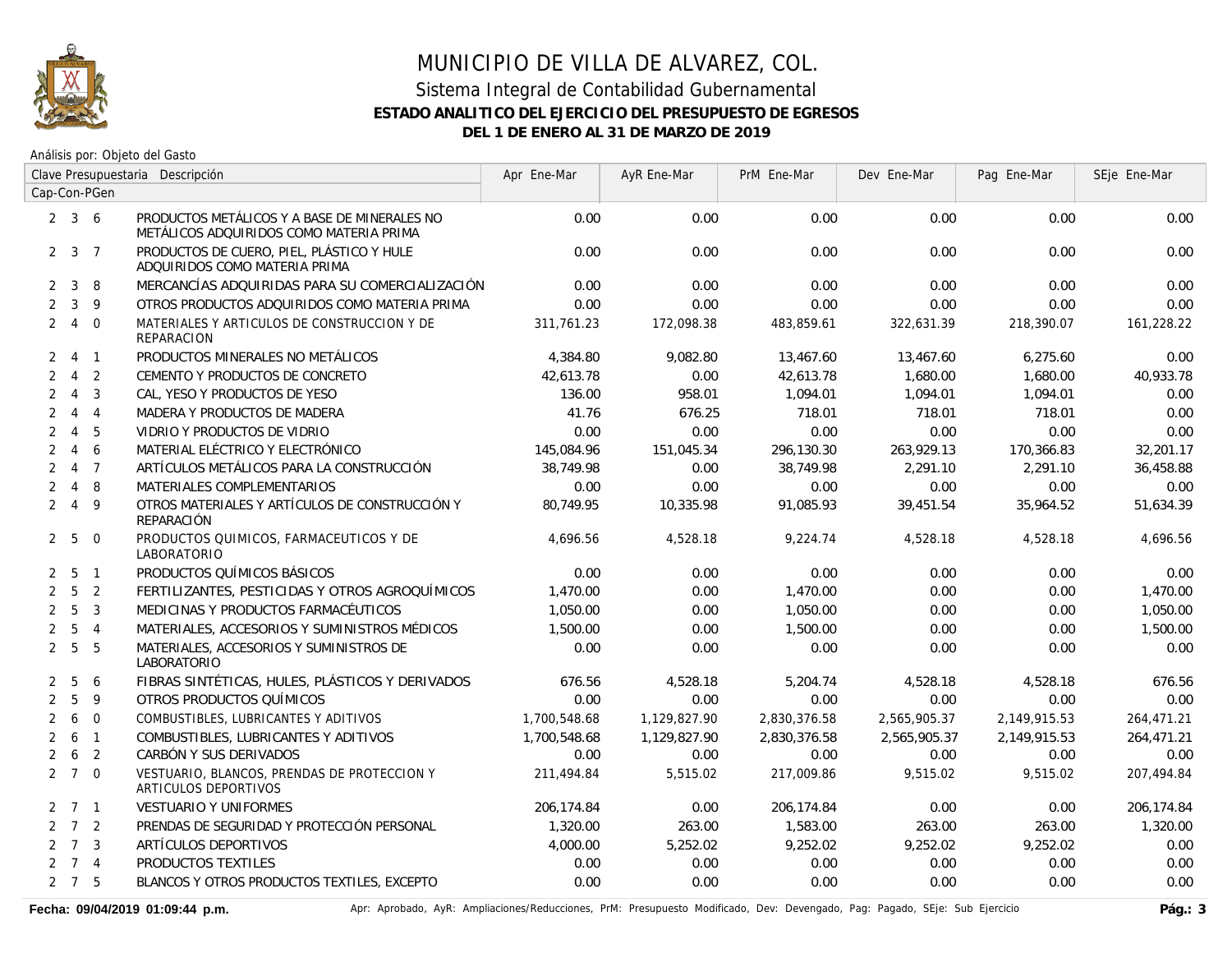

|                | Clave Presupuestaria Descripción |                |                                                                                                           | Apr Ene-Mar   | AyR Ene-Mar  | PrM Ene-Mar   | Dev Ene-Mar   | Pag Ene-Mar   | SEje Ene-Mar |
|----------------|----------------------------------|----------------|-----------------------------------------------------------------------------------------------------------|---------------|--------------|---------------|---------------|---------------|--------------|
|                |                                  | Cap-Con-PGen   |                                                                                                           |               |              |               |               |               |              |
|                |                                  |                | PRENDAS DE VESTIR                                                                                         |               |              |               |               |               |              |
| 2              |                                  | 8 0            | MATERIALES Y SUMINISTROS PARA SEGURIDAD                                                                   | 0.00          | 0.00         | 0.00          | 0.00          | 0.00          | 0.00         |
| $\overline{2}$ | 8 1                              |                | SUSTANCIAS Y MATERIALES EXPLOSIVOS                                                                        | 0.00          | 0.00         | 0.00          | 0.00          | 0.00          | 0.00         |
| $\overline{2}$ | 8                                | $\overline{2}$ | MATERIALES DE SEGURIDAD PÚBLICA                                                                           | 0.00          | 0.00         | 0.00          | 0.00          | 0.00          | 0.00         |
|                | $2 \quad 8$                      | $\overline{3}$ | PRENDAS DE PROTECCIÓN PARA SEGURIDAD PÚBLICA Y<br><b>NACIONAL</b>                                         | 0.00          | 0.00         | 0.00          | 0.00          | 0.00          | 0.00         |
|                | $2 \overline{9}$                 | $\Omega$       | HERRAMIENTAS, REFACCIONES Y ACCESORIOS MENORES                                                            | 175,997.93    | 388,175.64   | 564,173.57    | 552,769.82    | 485,743.46    | 11,403.75    |
|                | $2 \quad 9 \quad 1$              |                | <b>HERRAMIENTAS MENORES</b>                                                                               | 10,562.24     | 60,576.95    | 71,139.19     | 70,586.24     | 55,546.30     | 552.95       |
| 2              | 9 2                              |                | REFACCIONES Y ACCESORIOS MENORES DE EDIFICIOS                                                             | 1,885.19      | 2,900.99     | 4,786.18      | 4,786.18      | 2,799.66      | 0.00         |
|                | 293                              |                | REFACCIONES Y ACCESORIOS MENORES DE MOBILIARIO<br>Y EQUIPO DE ADMINISTRACIÓN, EDUCACIONAL Y<br>RECREATIVO | 0.00          | 0.00         | 0.00          | 0.00          | 0.00          | 0.00         |
|                | $2 \t9 \t4$                      |                | REFACCIONES Y ACCESORIOS MENORES DE EQUIPO DE<br>CÓMPUTO Y TECNOLOGÍAS DE LA INFORMACIÓN                  | 0.00          | 0.00         | 0.00          | 0.00          | 0.00          | 0.00         |
|                | 295                              |                | REFACCIONES Y ACCESORIOS MENORES DE EQUIPO E<br>INSTRUMENTAL MÉDICO Y DE LABORATORIO                      | 0.00          | 0.00         | 0.00          | 0.00          | 0.00          | 0.00         |
|                | $2 \quad 9 \quad 6$              |                | REFACCIONES Y ACCESORIOS MENORES DE EQUIPO DE<br>TRANSPORTE                                               | 150,000.00    | 312,469.30   | 462,469.30    | 456,298.30    | 413,389.65    | 6,171.00     |
|                | 297                              |                | REFACCIONES Y ACCESORIOS MENORES DE EQUIPO DE<br>DEFENSA Y SEGURIDAD                                      | 0.00          | 6,067.73     | 6,067.73      | 6,067.73      | 0.00          | 0.00         |
|                | 298                              |                | REFACCIONES Y ACCESORIOS MENORES DE MAQUINARIA<br>Y OTROS EQUIPOS                                         | 11,810.50     | 5,870.67     | 17,681.17     | 14,249.37     | 13,225.85     | 3,431.80     |
|                | $2 \theta$                       | -9             | REFACCIONES Y ACCESORIOS MENORES OTROS BIENES<br><b>MUEBLES</b>                                           | 1,740.00      | 290.00       | 2,030.00      | 782.00        | 782.00        | 1,248.00     |
| 3              | $0\quad 0$                       |                | SERVICIOS GENERALES                                                                                       | 13,732,380.58 | 5,351,076.21 | 19,083,456.79 | 15,504,596.94 | 14,074,179.11 | 3,578,859.85 |
| 3              | $1 \quad 0$                      |                | SERVICIOS BÁSICOS                                                                                         | 5,989,575.69  | 3,678,372.17 | 9,667,947.86  | 9,311,784.63  | 9,281,750.63  | 356,163.23   |
| 3              | $1 \quad 1$                      |                | ENERGÍA ELÉCTRICA                                                                                         | 5,843,825.73  | 3,664,242.38 | 9.508.068.11  | 9,200,632.65  | 9.170.598.65  | 307,435.46   |
| 3              | $1\quad 2$                       |                | GAS                                                                                                       | 0.00          | 0.00         | 0.00          | 0.00          | 0.00          | 0.00         |
| 3              | $\overline{1}$                   | $\overline{3}$ | <b>AGUA</b>                                                                                               | 4,999.98      | 0.00         | 4,999.98      | 0.00          | 0.00          | 4,999.98     |
| 3              | $1 \quad 4$                      |                | TELEFONÍA TRADICIONAL                                                                                     | 36,249.99     | 12,729.79    | 48,979.78     | 48,979.78     | 48,979.78     | 0.00         |
| 3              | $1\quad5$                        |                | TELEFONÍA CELULAR                                                                                         | 0.00          | 0.00         | 0.00          | 0.00          | 0.00          | 0.00         |
| 3              | $1\quad6$                        |                | SERVICIOS DE TELECOMUNICACIONES Y SATELITES.                                                              | 0.00          | 0.00         | 0.00          | 0.00          | 0.00          | 0.00         |
|                | $3 \quad 1 \quad 7$              |                | SERVICIOS DE ACCESO DE INTERNET, REDES Y<br>PROCESAMIENTO DE INFORMACION                                  | 99,999.99     | 0.00         | 99,999.99     | 60,048.00     | 60,048.00     | 39,951.99    |
| 3              | 1 8                              |                | SERVICIOS POSTALES Y TELEGRAFICOS                                                                         | 1,500.00      | 1,400.00     | 2,900.00      | 2,124.20      | 2,124.20      | 775.80       |
| 3              | $\overline{1}$                   | 9              | SERVICIOS INTEGRALES Y OTROS SERVICIOS                                                                    | 3,000.00      | 0.00         | 3,000.00      | 0.00          | 0.00          | 3,000.00     |
| 3              |                                  | $2\quad 0$     | SERVICIOS DE ARRENDAMIENTO                                                                                | 3,120,999.96  | 37,240.77    | 3,158,240.73  | 2,783,372.75  | 2,120,628.48  | 374,867.98   |
|                | $3 \quad 2 \quad 1$              |                | ARRENDAMIENTO DE TERRENOS                                                                                 | 0.00          | 0.00         | 0.00          | 0.00          | 0.00          | 0.00         |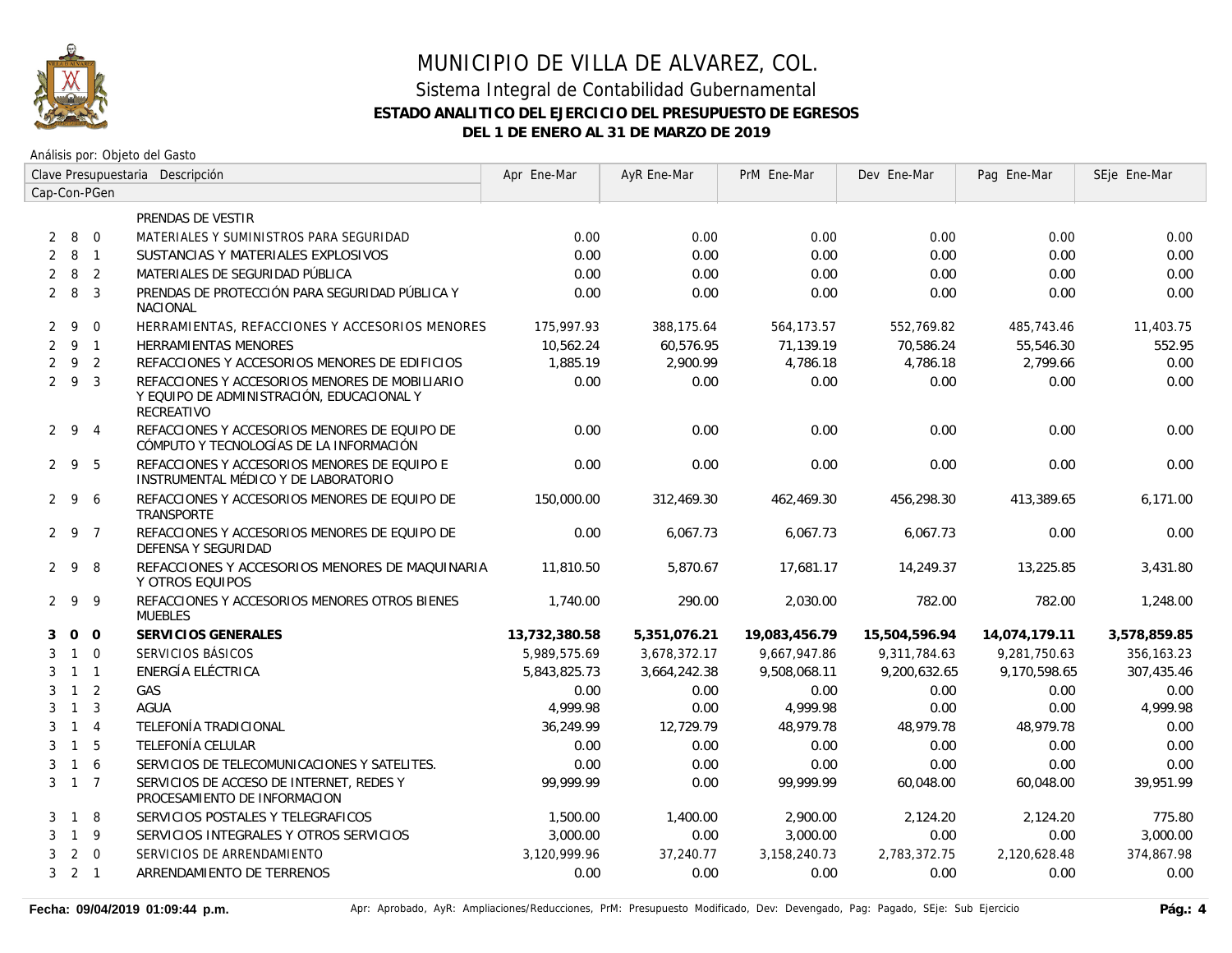

Análisis por: Objeto del Gasto

|                |                         |                  | Clave Presupuestaria Descripción                                                                           | Apr Ene-Mar  | AyR Ene-Mar | PrM Ene-Mar  | Dev Ene-Mar  | Pag Ene-Mar  | SEje Ene-Mar |
|----------------|-------------------------|------------------|------------------------------------------------------------------------------------------------------------|--------------|-------------|--------------|--------------|--------------|--------------|
|                |                         | Cap-Con-PGen     |                                                                                                            |              |             |              |              |              |              |
|                | $3 \quad 2 \quad 2$     |                  | ARRENDAMIENTO DE EDIFICIOS                                                                                 | 60,499.98    | 37,240.77   | 97,740.75    | 97,740.75    | 0.00         | 0.00         |
|                | $3 \quad 2 \quad 3$     |                  | ARRENDAMIENTO DE MOBILIARIO Y EQUIPO DE<br>ADMINISTRACIÓN, EDUCACIONAL Y RECREATIVO                        | 0.00         | 0.00        | 0.00         | 0.00         | 0.00         | 0.00         |
| 3              |                         | $2 \quad 4$      | ARRENDAMIENTO DE EQUIPO E INSTRUMENTAL MÉDICO Y<br>DE LABORATORIO                                          | 0.00         | 0.00        | 0.00         | 0.00         | 0.00         | 0.00         |
| 3              | $\overline{2}$          | 5                | ARRENDAMIENTO DE EQUIPO DE TRANSPORTE                                                                      | 3,040,500.00 | 0.00        | 3,040,500.00 | 2,685,632.00 | 2,120,628.48 | 354,868.00   |
| 3              |                         | 2 6              | ARRENDAMIENTO DE MAQUINARIA, OTROS EQUIPOS Y<br><b>HERRAMIENTAS</b>                                        | 0.00         | 0.00        | 0.00         | 0.00         | 0.00         | 0.00         |
| 3              |                         | $2 \overline{7}$ | ARRENDAMIENTO DE ACTIVOS INTANGIBLES                                                                       | 0.00         | 0.00        | 0.00         | 0.00         | 0.00         | 0.00         |
| 3              | $\overline{2}$          | 8                | ARRENDAMIENTO FINANCIERO                                                                                   | 0.00         | 0.00        | 0.00         | 0.00         | 0.00         | 0.00         |
| 3              |                         | $2 \quad 9$      | OTROS ARRENDAMIENTOS                                                                                       | 19,999.98    | 0.00        | 19,999.98    | 0.00         | 0.00         | 19,999.98    |
| 3              | $\overline{3}$          | $\overline{0}$   | SERVICIOS PROFESIONALES, CIENTIFICOS, TECNICOS Y<br>OTROS SERVICIOS                                        | 748,995.99   | 0.00        | 748,995.99   | 297,128.76   | 255,600.76   | 451,867.23   |
| 3              | $\overline{\mathbf{3}}$ | $\overline{1}$   | SERVICIOS LEGALES, DE CONTABILIDAD, AUDITORÍA Y<br><b>RELACIONADOS</b>                                     | 219.999.99   | 0.00        | 219,999.99   | 28,475.31    | 28,475.31    | 191,524.68   |
| 3 <sup>1</sup> | 3 <sup>2</sup>          |                  | SERVICIOS DE DISEÑO, ARQUITECTURA, INGENIERÍA Y<br>ACTIVIDADES RELACIONADAS                                | 0.00         | 0.00        | 0.00         | 0.00         | 0.00         | 0.00         |
| 3              | $\overline{\mathbf{3}}$ | $\overline{3}$   | SERVICIOS DE CONSULTORÍA ADMINISTRATIVA,<br>PROCESOS, TÉCNICA Y EN TECNOLOGÍAS DE LA<br><b>INFORMACIÓN</b> | 315,987.00   | 0.00        | 315,987.00   | 124,584.00   | 83.056.00    | 191,403.00   |
| 3              |                         | $3 \quad 4$      | SERVICIOS DE CAPACITACIÓN                                                                                  | 6,000.00     | 0.00        | 6,000.00     | 0.00         | 0.00         | 6,000.00     |
| 3              |                         | 3 <sub>5</sub>   | SERVICIOS DE INVESTIGACIÓN CIENTÍFICA Y<br>DESARROLLO                                                      | 0.00         | 0.00        | 0.00         | 0.00         | 0.00         | 0.00         |
| 3              | $\mathbf{3}$            | 6                | SERVICIOS DE APOYO ADMINISTRATIVO, TRADUCCIÓN,<br>FOTOCOPIADO E IMPRESIÓN                                  | 207,009.00   | 0.00        | 207,009.00   | 144,069.45   | 144,069.45   | 62,939.55    |
| 3              | $\mathbf{3}$            | $\overline{7}$   | SERVICIOS DE PROTECCIÓN Y SEGURIDAD                                                                        | 0.00         | 0.00        | 0.00         | 0.00         | 0.00         | 0.00         |
| 3              | $\mathbf{3}$            | 8                | SERVICIOS DE VIGILANCIA                                                                                    | 0.00         | 0.00        | 0.00         | 0.00         | 0.00         | 0.00         |
| 3              | 3                       | 9                | SERVICIOS PROFESIONALES, CIENTÍFICOS Y TÉCNICOS<br><b>INTEGRALES</b>                                       | 0.00         | 0.00        | 0.00         | 0.00         | 0.00         | 0.00         |
| 3              | $\overline{4}$          | $\Omega$         | SERVICIOS FINANCIEROS, BANCARIOS Y COMERCIALES                                                             | 362.499.96   | 170,981.21  | 533,481.17   | 420,431.18   | 420,431.18   | 113,049.99   |
| 3              |                         | $4 \quad 1$      | SERVICIOS FINANCIEROS Y BANCARIOS                                                                          | 87,499.98    | 170,981.21  | 258,481.19   | 235,981.19   | 235,981.19   | 22,500.00    |
| 3              |                         | 4 <sub>2</sub>   | SERVICIOS DE COBRANZA, INVESTIGACIÓN CREDITICIA Y<br><b>SIMILAR</b>                                        | 274,999.98   | 0.00        | 274,999.98   | 184,449.99   | 184,449.99   | 90,549.99    |
| 3              | $\overline{4}$          | 3                | SERVICIOS DE RECAUDACIÓN, TRASLADO Y CUSTODIA DE<br><b>VALORES</b>                                         | 0.00         | 0.00        | 0.00         | 0.00         | 0.00         | 0.00         |
| 3              | $\overline{4}$          | $\overline{4}$   | SEGUROS DE RESPONSABILIDAD PATRIMONIAL Y FIANZAS                                                           | 0.00         | 0.00        | 0.00         | 0.00         | 0.00         | 0.00         |
| 3              | $\overline{4}$          | 5                | SEGURO DE BIENES PATRIMONIALES                                                                             | 0.00         | 0.00        | 0.00         | 0.00         | 0.00         | 0.00         |
| 3              | 4                       | 6                | ALMACENAJE, ENVASE Y EMBALAJE                                                                              | 0.00         | 0.00        | 0.00         | 0.00         | 0.00         | 0.00         |
| 3              |                         | 4 7              | <b>FLETES Y MANIOBRAS</b>                                                                                  | 0.00         | 0.00        | 0.00         | 0.00         | 0.00         | 0.00         |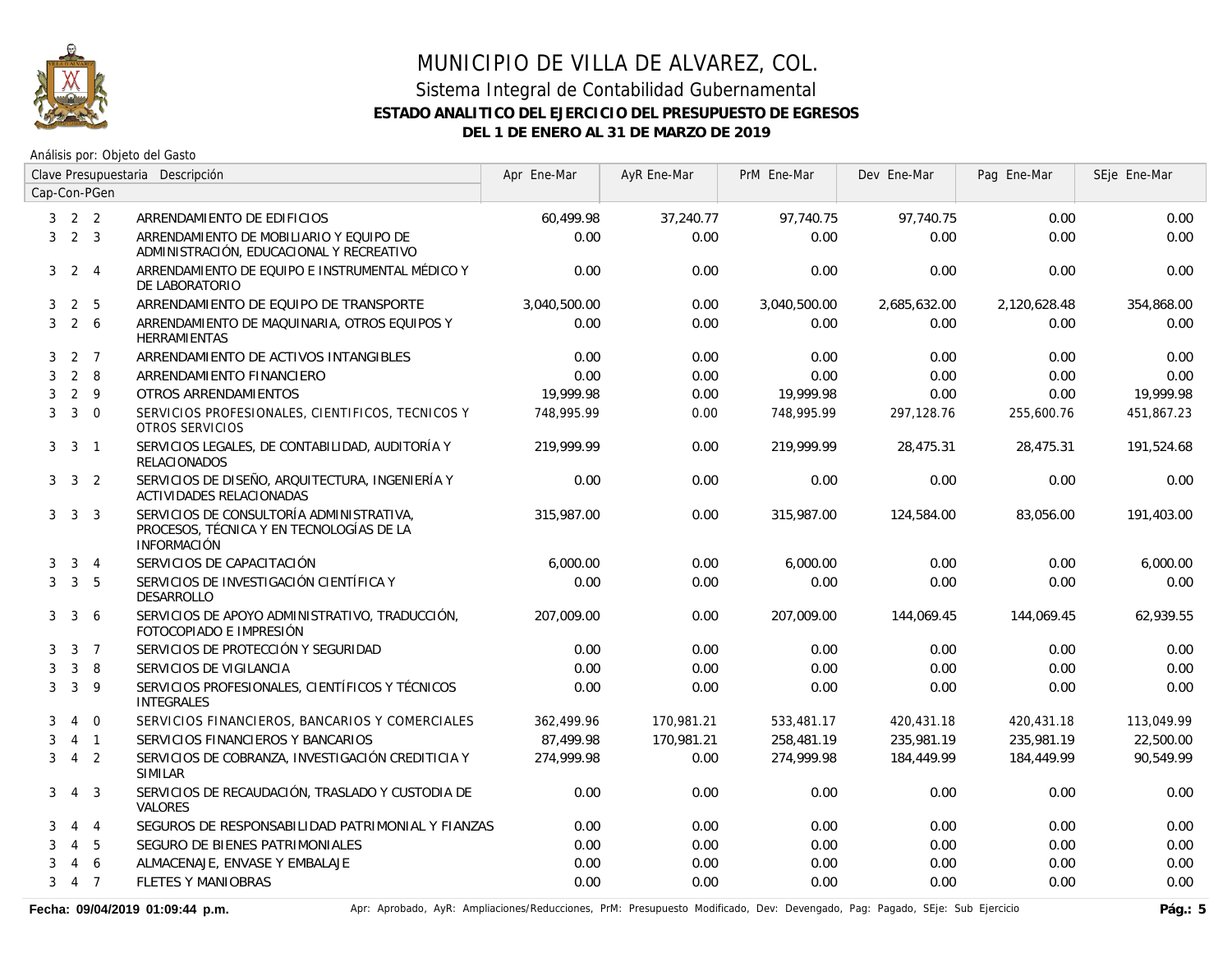

Análisis por: Objeto del Gasto

|                |                     |                 | Clave Presupuestaria Descripción                                                                                                | Apr Ene-Mar  | AyR Ene-Mar | PrM Ene-Mar  | Dev Ene-Mar | Pag Ene-Mar | SEje Ene-Mar |
|----------------|---------------------|-----------------|---------------------------------------------------------------------------------------------------------------------------------|--------------|-------------|--------------|-------------|-------------|--------------|
|                |                     | Cap-Con-PGen    |                                                                                                                                 |              |             |              |             |             |              |
| 3              |                     | 4 8             | <b>COMISIONES POR VENTAS</b>                                                                                                    | 0.00         | 0.00        | 0.00         | 0.00        | 0.00        | 0.00         |
| 3              |                     | $4\overline{9}$ | SERVICIOS FINANCIEROS, BANCARIOS Y COMERCIALES<br><b>INTEGRALES</b>                                                             | 0.00         | 0.00        | 0.00         | 0.00        | 0.00        | 0.00         |
| 3 <sup>1</sup> | 5                   | $\overline{0}$  | SERVICIOS DE INSTALACION, REPARACION,<br>MANTENIMIENTO Y CONSERVACION                                                           | 1,258,549.98 | 25,000.00   | 1,283,549.98 | 43,682.14   | 29,105.91   | 1,239,867.84 |
| 3              | 5                   | $\overline{1}$  | CONSERVACIÓN Y MANTENIMIENTO MENOR DE INMUEBLES                                                                                 | 11,749.98    | 0.00        | 11,749.98    | 1,089.91    | 1,089.91    | 10,660.07    |
| 3              |                     | 5 <sub>2</sub>  | INSTALACIÓN, REPARACIÓN Y MANTENIMIENTO DE<br>MOBILIARIO Y EQUIPO DE ADMINISTRACIÓN.<br>EDUCACIONAL Y RECREATIVO                | 13,500.00    | 0.00        | 13,500.00    | 0.00        | 0.00        | 13,500.00    |
| 3              |                     | 5 <sub>3</sub>  | INSTALACIÓN, REPARACIÓN Y MANTENIMIENTO DE<br>EQUIPO DE CÓMPUTO Y TECNOLOGÍA DE LA<br><b>INFORMACIÓN</b>                        | 13,800.00    | 0.00        | 13,800.00    | 0.00        | 0.00        | 13,800.00    |
| 3              |                     | 5 4             | INSTALACIÓN, REPARACIÓN Y MANTENIMIENTO DE<br>EQUIPO E INSTRUMENTAL MÉDICO Y DE LABORATORIO                                     | 0.00         | 0.00        | 0.00         | 0.00        | 0.00        | 0.00         |
| 3              | $5\overline{)}$     | 5               | REPARACIÓN Y MANTENIMIENTO DE EQUIPO DE<br><b>TRANSPORTE</b>                                                                    | 93,000.00    | 0.00        | 93,000.00    | 17,592.23   | 3,016.00    | 75,407.77    |
| 3              | $5\overline{)}$     | -6              | REPARACIÓN Y MANTENIMIENTO DE EQUIPO DE DEFENSA<br>Y SEGURIDAD                                                                  | 0.00         | 0.00        | 0.00         | 0.00        | 0.00        | 0.00         |
|                | $3\quad 5\quad 7$   |                 | INSTALACIÓN, REPARACIÓN Y MANTENIMIENTO DE<br>MAQUINARIA, OTROS EQUIPOS Y HERRAMIENTA                                           | 1,500.00     | 0.00        | 1,500.00     | 0.00        | 0.00        | 1,500.00     |
| 3              | 5                   | 8               | SERVICIOS DE LIMPIEZA Y MANEJO DE DESECHOS                                                                                      | 1,125,000.00 | 0.00        | 1,125,000.00 | 0.00        | 0.00        | 1,125,000.00 |
| 3              | 5                   | $\overline{9}$  | SERVICIOS DE JARDINERÍA Y FUMIGACIÓN                                                                                            | 0.00         | 25,000.00   | 25,000.00    | 25,000.00   | 25,000.00   | 0.00         |
| 3              | 6                   | $\overline{0}$  | SERVICIOS DE COMUNICACION SOCIAL Y PUBLICIDAD                                                                                   | 51,338.31    | 0.00        | 51,338.31    | 0.00        | 0.00        | 51,338.31    |
| 3              |                     | 6 1             | DIFUSIÓN POR RADIO, TELEVISIÓN Y OTROS MEDIOS DE<br>MENSAJES SOBRE PROGRAMAS Y ACTIVIDADES<br><b>GUBERNAMENTALES</b>            | 45,338.31    | 0.00        | 45,338.31    | 0.00        | 0.00        | 45,338.31    |
| 3              | 6                   | $\overline{2}$  | DIFUSIÓN POR RADIO, TELEVISIÓN Y OTROS MEDIOS DE<br>MENSAJES COMERCIALES PARA PROMOVER LA VENTA DE<br><b>BIENES O SERVICIOS</b> | 0.00         | 0.00        | 0.00         | 0.00        | 0.00        | 0.00         |
| 3              | 6                   | $\overline{3}$  | SERVICIOS DE CREATIVIDAD, PREPRODUCCIÓN Y<br>PRODUCCIÓN DE PUBLICIDAD, EXCEPTO INTERNET                                         | 0.00         | 0.00        | 0.00         | 0.00        | 0.00        | 0.00         |
| 3              | 6                   | $\overline{4}$  | SERVICIOS DE REVELADO DE FOTOGRAFÍAS                                                                                            | 0.00         | 0.00        | 0.00         | 0.00        | 0.00        | 0.00         |
| 3              | 6                   | 5               | SERVICIOS DE LA INDUSTRIA FÍLMICA, DEL SONIDO Y DEL<br><b>VIDEO</b>                                                             | 0.00         | 0.00        | 0.00         | 0.00        | 0.00        | 0.00         |
| 3              | 6                   | 6               | SERVICIO DE CREACIÓN Y DIFUSIÓN DE CONTENIDO<br>EXCLUSIVAMENTE A TRAVÉS DE INTERNET                                             | 6.000.00     | 0.00        | 6.000.00     | 0.00        | 0.00        | 6,000.00     |
| 3              | 6                   | 9               | OTROS SERVICIOS DE INFORMACIÓN                                                                                                  | 0.00         | 0.00        | 0.00         | 0.00        | 0.00        | 0.00         |
| 3              |                     | $7\quad0$       | SERVICIOS DE TRASLADO Y VIATICOS                                                                                                | 33,680.92    | 3,759.36    | 37,440.28    | 13,705.00   | 13,705.00   | 23,735.28    |
| 3              | 7 <sub>1</sub>      |                 | PASAJES AÉREOS                                                                                                                  | 9,999.98     | 3,096.68    | 13,096.66    | 10,248.00   | 10,248.00   | 2,848.66     |
|                | $3 \quad 7 \quad 2$ |                 | <b>PASAJES TERRESTRES</b>                                                                                                       | 2.460.99     | 113.00      | 2,573.99     | 1,574.00    | 1,574.00    | 999.99       |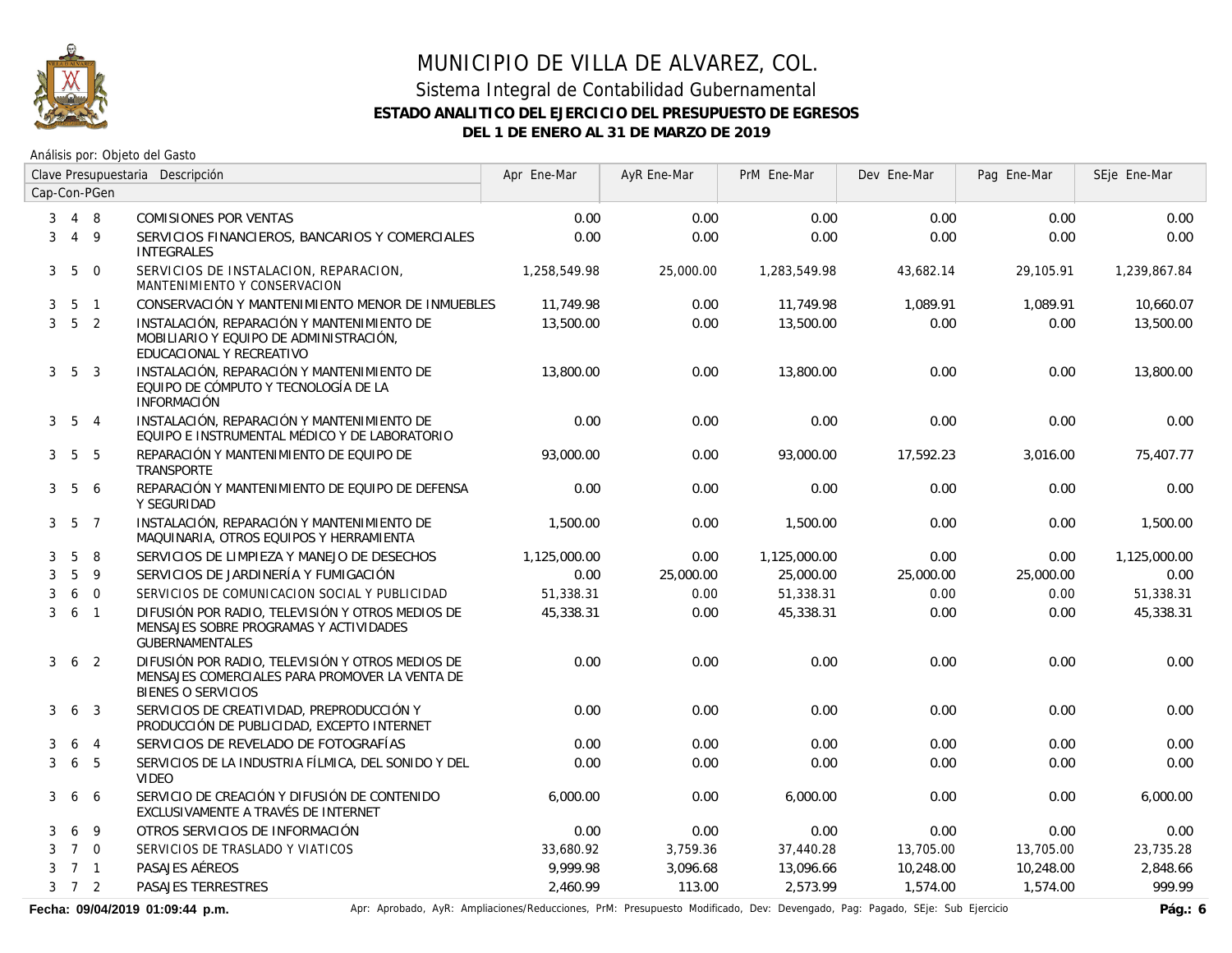

Análisis por: Objeto del Gasto

|                |                     |                | Clave Presupuestaria Descripción                                                                 | Apr Ene-Mar   | AyR Ene-Mar  | PrM Ene-Mar   | Dev Ene-Mar   | Pag Ene-Mar   | SEje Ene-Mar |
|----------------|---------------------|----------------|--------------------------------------------------------------------------------------------------|---------------|--------------|---------------|---------------|---------------|--------------|
|                |                     | Cap-Con-PGen   |                                                                                                  |               |              |               |               |               |              |
|                | $3 \quad 7 \quad 3$ |                | PASAJES MARÍTIMOS, LACUSTRES Y FLUVIALES                                                         | 0.00          | 0.00         | 0.00          | 0.00          | 0.00          | 0.00         |
| 3              |                     | 7 <sub>4</sub> | AUTOTRANSPORTE                                                                                   | 500.00        | 0.00         | 500.00        | 0.00          | 0.00          | 500.00       |
| 3              | $\overline{7}$      | 5              | VIÁTICOS EN EL PAÍS                                                                              | 10,219.95     | 549.68       | 10,769.63     | 1,628.00      | 1,628.00      | 9,141.63     |
| 3              | $\overline{7}$      | 6              | VIÁTICOS EN EL EXTRANJERO                                                                        | 0.00          | 0.00         | 0.00          | 0.00          | 0.00          | 0.00         |
| 3              | 7 7                 |                | GASTOS DE INSTALACIÓN Y TRASLADO DE MENAJE                                                       | 0.00          | 0.00         | 0.00          | 0.00          | 0.00          | 0.00         |
| 3              | $7\overline{ }$     | 8              | SERVICIOS INTEGRALES DE TRASLADO Y VIÁTICOS                                                      | 0.00          | 0.00         | 0.00          | 0.00          | 0.00          | 0.00         |
| 3              | $\overline{7}$      | 9              | OTROS SERVICIOS DE TRASLADO Y HOSPEDAJE                                                          | 10,500.00     | 0.00         | 10,500.00     | 255.00        | 255.00        | 10,245.00    |
| 3              | 8                   | $\mathbf{0}$   | SERVICIOS OFICIALES                                                                              | 69,750.00     | 9,187.99     | 78,937.99     | 15,187.99     | 15,187.99     | 63,750.00    |
| 3              | 8                   | $\overline{1}$ | <b>GASTOS DE CEREMONIAL</b>                                                                      | 0.00          | 0.00         | 0.00          | 0.00          | 0.00          | 0.00         |
| 3              | 8                   | 2              | GASTOS DE ORDEN SOCIAL Y CULTURAL                                                                | 60.750.00     | 9.187.99     | 69.937.99     | 15,187.99     | 15,187.99     | 54,750.00    |
| 3              | 8                   | $\mathbf{3}$   | <b>CONGRESOS Y CONVENCIONES</b>                                                                  | 0.00          | 0.00         | 0.00          | 0.00          | 0.00          | 0.00         |
| 3              | 8                   | $\overline{4}$ | <b>EXPOSICIONES</b>                                                                              | 9,000.00      | 0.00         | 9,000.00      | 0.00          | 0.00          | 9,000.00     |
| 3              | 8                   | 5              | <b>GASTOS DE REPRESENTACIÓN</b>                                                                  | 0.00          | 0.00         | 0.00          | 0.00          | 0.00          | 0.00         |
| 3              | 9                   | $\mathbf{0}$   | OTROS SERVICIOS GENERALES                                                                        | 2,096,989.77  | 1,426,534.71 | 3,523,524.48  | 2,619,304.49  | 1,937,769.16  | 904,219.99   |
| 3              | 9                   | $\overline{1}$ | SERVICIOS FUNERARIOS Y DE CEMENTERIOS                                                            | 0.00          | 0.00         | 0.00          | 0.00          | 0.00          | 0.00         |
| 3              | 9                   | 2              | <b>IMPUESTOS Y DERECHOS</b>                                                                      | 181.087.50    | 0.00         | 181,087.50    | 125,749.00    | 125,749.00    | 55,338.50    |
| 3              | 9                   | $\mathbf{3}$   | IMPUESTOS Y DERECHOS DE IMPORTACIÓN                                                              | 0.00          | 0.00         | 0.00          | 0.00          | 0.00          | 0.00         |
| 3              | 9                   | $\overline{4}$ | SENTENCIAS Y RESOLUCIONES POR AUTORIDAD<br>COMPETENTE                                            | 640,902.27    | 1,037,692.46 | 1,678,594.73  | 1,499,099.93  | 1,499,099.93  | 179,494.80   |
| 3              | 9                   | 5              | PENAS, MULTAS, ACCESORIOS Y ACTUALIZACIONES                                                      | 166,500.00    | 401,674.25   | 568,174.25    | 454,547.23    | 301,586.23    | 113,627.02   |
| 3              | 9                   | 6              | OTROS GASTOS POR RESPONSABILIDADES                                                               | 6,000.00      | 0.00         | 6,000.00      | 0.00          | 0.00          | 6,000.00     |
| 3              | 9                   | $\overline{7}$ | <b>UTILIDADES</b>                                                                                | 0.00          | 0.00         | 0.00          | 0.00          | 0.00          | 0.00         |
| 3              | 9                   | -8             | IMPUESTO SOBRE NOMINAS Y OTROS QUE SE DERIVEN DE<br>UNA RELACION LABORAL                         | 1.050.000.00  | 0.00         | 1.050.000.00  | 528,574.33    | 0.00          | 521,425.67   |
| 3              | 9                   | 9              | OTROS SERVICIOS GENERALES                                                                        | 52,500.00     | $-12,832.00$ | 39,668.00     | 11,334.00     | 11,334.00     | 28,334.00    |
| $\overline{4}$ | $0\quad 0$          |                | TRANSFERENCIAS, ASIGNACIONES, SUBSIDIOS Y<br>OTRAS AYUDAS                                        | 14,850,748.95 | 1,498,234.03 | 16,348,982.98 | 14,107,939.76 | 13,909,202.93 | 2,241,043.22 |
|                | 4 1 0               |                | TRANSFERENCIAS INTERNAS Y ASIGNACIONES AL<br>SECTOR PÚBLICO                                      | 5,042,021.73  | 456,307.63   | 5,498,329.36  | 5,042,021.69  | 5,042,021.69  | 456,307.67   |
|                | $1\quad1$           |                | ASIGNACIONES PRESUPUESTARIAS AL PODER EJECUTIVO                                                  | 0.00          | 0.00         | 0.00          | 0.00          | 0.00          | 0.00         |
| 4              | $1\quad 2$          |                | ASIGNACIONES PRESUPUESTARIAS AL PODER<br>LEGISLATIVO                                             | 0.00          | 0.00         | 0.00          | 0.00          | 0.00          | 0.00         |
|                | $1 \quad 3$         |                | ASIGNACIONES PRESUPUESTARIAS AL PODER JUDICIAL                                                   | 0.00          | 0.00         | 0.00          | 0.00          | 0.00          | 0.00         |
| 4              | $1 \quad 4$         |                | ASIGNACIONES PRESUPUESTARIAS A ÓRGANOS<br><b>AUTÓNOMOS</b>                                       | 5,042,021.73  | 456,307.63   | 5,498,329.36  | 5,042,021.69  | 5,042,021.69  | 456,307.67   |
|                | 4 1                 | -5             | TRANSFERENCIAS INTERNAS OTORGADAS A ENTIDADES<br>PARAESTATALES NO EMPRESARIALES Y NO FINANCIERAS | 0.00          | 0.00         | 0.00          | 0.00          | 0.00          | 0.00         |
| $\overline{4}$ | $\overline{1}$      | 6              | TRANSFERENCIAS INTERNAS OTORGADAS A ENTIDADES                                                    | 0.00          | 0.00         | 0.00          | 0.00          | 0.00          | 0.00         |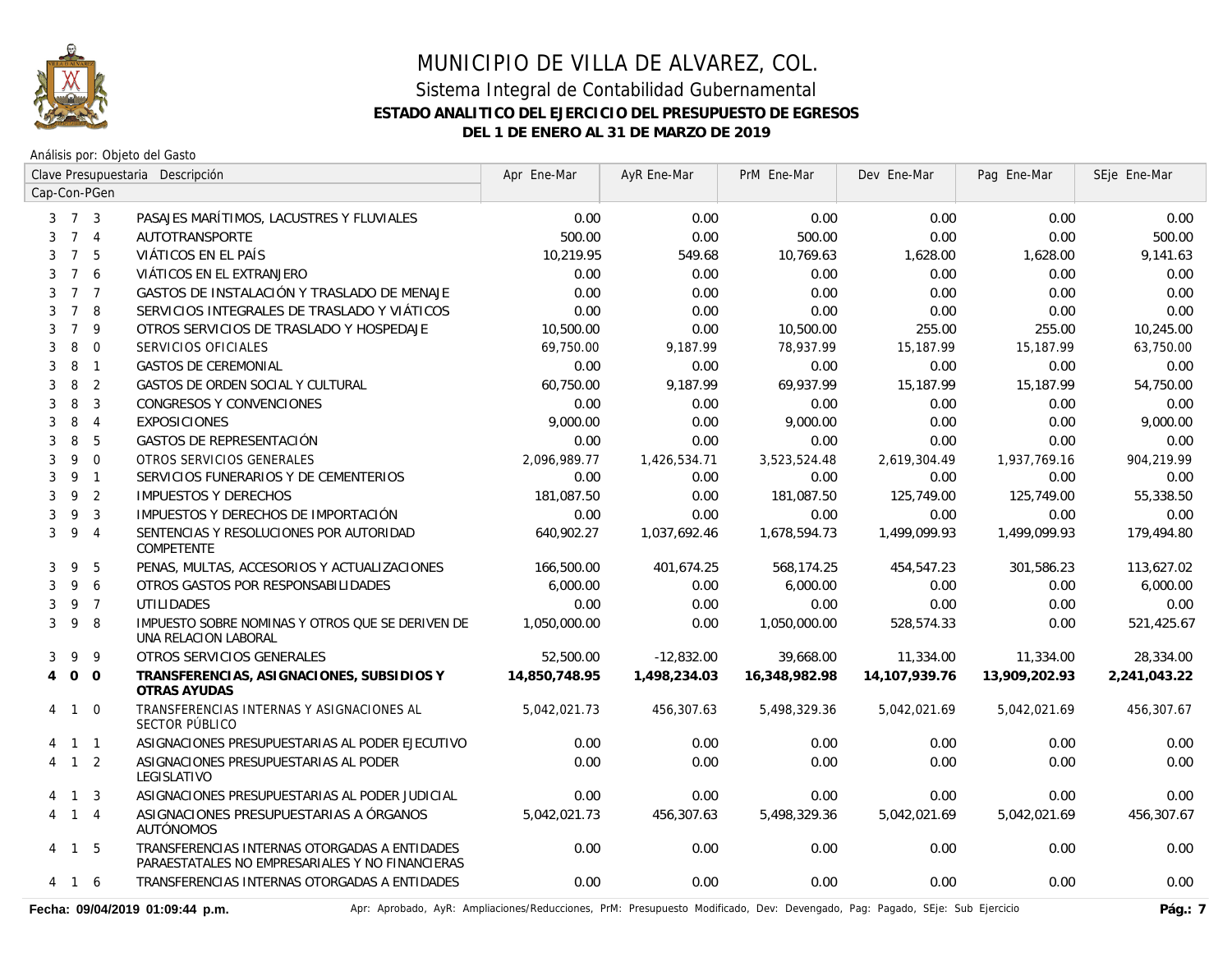

Análisis por: Objeto del Gasto

|              | Clave Presupuestaria Descripción |                |                                                                                                       | Apr Ene-Mar | AyR Ene-Mar | PrM Ene-Mar  | Dev Ene-Mar | Pag Ene-Mar | SEje Ene-Mar |
|--------------|----------------------------------|----------------|-------------------------------------------------------------------------------------------------------|-------------|-------------|--------------|-------------|-------------|--------------|
| Cap-Con-PGen |                                  |                |                                                                                                       |             |             |              |             |             |              |
|              |                                  |                | PARAESTATALES EMPRESARIALES Y NO FINANCIERAS                                                          |             |             |              |             |             |              |
|              | 4 1 7                            |                | TRANSFERENCIAS INTERNAS OTORGADAS A<br>FIDEICOMISOS PÚBLICOS EMPRESARIALES Y NO<br><b>FINANCIEROS</b> | 0.00        | 0.00        | 0.00         | 0.00        | 0.00        | 0.00         |
|              | 4 1 8                            |                | TRANSFERENCIAS INTERNAS OTORGADAS A<br>INSTITUCIONES PARAESTATALES PÚBLICAS FINANCIERAS               | 0.00        | 0.00        | 0.00         | 0.00        | 0.00        | 0.00         |
| 4            | $\mathbf{1}$                     | 9              | TRANSFERENCIAS INTERNAS OTORGADAS A<br>FIDEICOMISOS PÚBLICOS FINANCIEROS                              | 0.00        | 0.00        | 0.00         | 0.00        | 0.00        | 0.00         |
|              | 2                                | $\overline{0}$ | TRANSFERENCIAS AL RESTO DEL SECTOR PUBLICO                                                            | 0.00        | 0.00        | 0.00         | 0.00        | 0.00        | 0.00         |
|              | $4$ 2 1                          |                | TRANSFERENCIAS OTORGADAS A ENTIDADES<br>PARAESTATALES NO EMPRESARIALES Y NO FINANCIERAS               | 0.00        | 0.00        | 0.00         | 0.00        | 0.00        | 0.00         |
| 4            | 2 <sub>2</sub>                   |                | TRANSFERENCIAS OTORGADAS PARA ENTIDADES<br>PARAESTATALES EMPRESARIALES Y NO FINANCIERAS               | 0.00        | 0.00        | 0.00         | 0.00        | 0.00        | 0.00         |
| 4            |                                  | 2 <sup>3</sup> | TRANSFERENCIAS OTORGADAS PARA INSTITUCIONES<br>PARAESTATALES PÚBLICAS FINANCIERAS                     | 0.00        | 0.00        | 0.00         | 0.00        | 0.00        | 0.00         |
| 4            | 2 4                              |                | TRANSFERENCIAS OTORGADAS A ENTIDADES<br>FEDERATIVAS Y MUNICIPIOS                                      | 0.00        | 0.00        | 0.00         | 0.00        | 0.00        | 0.00         |
|              | 4 2 5                            |                | TRANSFERENCIAS A FIDEICOMISOS DE ENTIDADES<br>FEDERATIVAS Y MUNICIPIOS                                | 0.00        | 0.00        | 0.00         | 0.00        | 0.00        | 0.00         |
|              | 3                                | $\mathbf 0$    | SUBSIDIOS Y SUBVENCIONES                                                                              | 0.00        | 0.00        | 0.00         | 0.00        | 0.00        | 0.00         |
|              | 3                                | $\overline{1}$ | SUBSIDIOS A LA PRODUCCIÓN                                                                             | 0.00        | 0.00        | 0.00         | 0.00        | 0.00        | 0.00         |
|              | 3                                | $\overline{2}$ | SUBSIDIOS A LA DISTRIBUCIÓN                                                                           | 0.00        | 0.00        | 0.00         | 0.00        | 0.00        | 0.00         |
|              | 3                                | $\overline{3}$ | SUBSIDIOS A LA INVERSIÓN                                                                              | 0.00        | 0.00        | 0.00         | 0.00        | 0.00        | 0.00         |
|              | 3                                | $\overline{4}$ | SUBSIDIOS A LA PRESTACIÓN DE SERVICIOS PÚBLICOS                                                       | 0.00        | 0.00        | 0.00         | 0.00        | 0.00        | 0.00         |
| 4            | $\mathbf{3}$                     | 5              | SUBSIDIOS PARA CUBRIR DIFERENCIALES DE TASAS DE<br><b>INTERÉS</b>                                     | 0.00        | 0.00        | 0.00         | 0.00        | 0.00        | 0.00         |
|              | 3                                | 6              | SUBSIDIOS A LA VIVIENDA                                                                               | 0.00        | 0.00        | 0.00         | 0.00        | 0.00        | 0.00         |
|              | $\mathbf{3}$                     | $\overline{7}$ | SUBVENCIONES AL CONSUMO                                                                               | 0.00        | 0.00        | 0.00         | 0.00        | 0.00        | 0.00         |
|              | 3                                | 8              | SUBSIDIOS A ENTIDADES FEDERATIVAS Y MUNICIPIOS                                                        | 0.00        | 0.00        | 0.00         | 0.00        | 0.00        | 0.00         |
|              | 3                                | 9              | OTROS SUBSIDIOS                                                                                       | 0.00        | 0.00        | 0.00         | 0.00        | 0.00        | 0.00         |
|              | $\overline{4}$                   | $\overline{0}$ | AYUDAS SOCIALES                                                                                       | 917,786.25  | 254,056.80  | 1,171,843.05 | 875,056.80  | 875,056.80  | 296,786.25   |
|              | $\overline{4}$                   | $\overline{1}$ | AYUDAS SOCIALES A PERSONAS                                                                            | 609,000.00  | 254,056.80  | 863,056.80   | 848,056.80  | 848,056.80  | 15,000.00    |
| 4            | $\overline{4}$                   | 2              | BECAS Y OTRAS AYUDAS PARA PROGRAMAS DE<br>CAPACITACIÓN                                                | 221,786.25  | 0.00        | 221,786.25   | 0.00        | 0.00        | 221,786.25   |
| 4            | $\overline{4}$                   | $\overline{3}$ | AYUDAS SOCIALES A INSTITUCIONES DE ENSEÑANZA                                                          | 0.00        | 0.00        | 0.00         | 0.00        | 0.00        | 0.00         |
|              | $\overline{4}$                   | $\overline{4}$ | AYUDAS SOCIALES A ACTIVIDADES CIENTÍFICAS O<br>ACADÉMICAS                                             | 0.00        | 0.00        | 0.00         | 0.00        | 0.00        | 0.00         |
|              | $\overline{4}$                   | -5             | AYUDAS SOCIALES A INSTITUCIONES SIN FINES DE LUCRO                                                    | 87,000.00   | 0.00        | 87,000.00    | 27,000.00   | 27,000.00   | 60,000.00    |
| 4            | 4                                | 6              | AYUDAS SOCIALES A COOPERATIVAS                                                                        | 0.00        | 0.00        | 0.00         | 0.00        | 0.00        | 0.00         |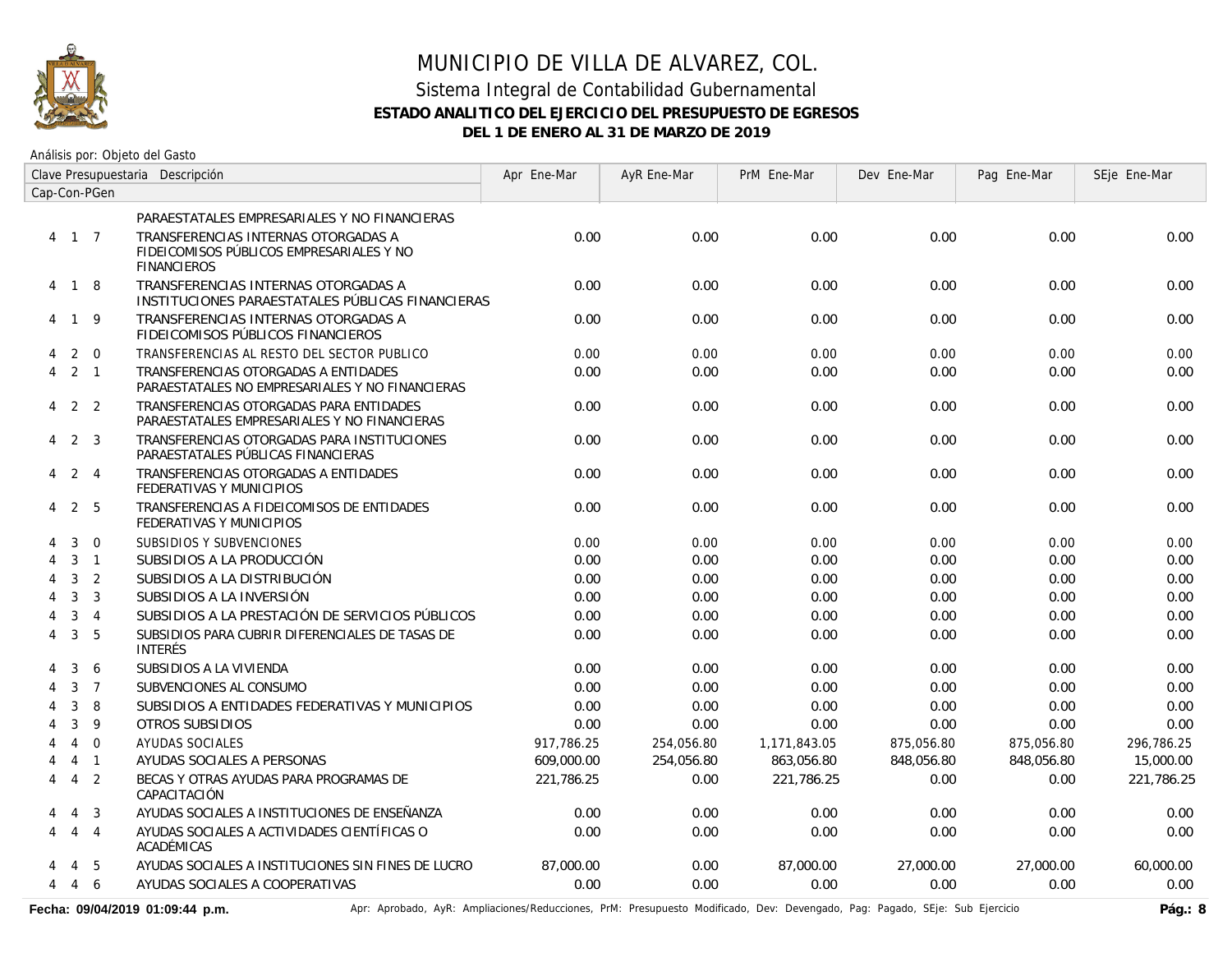

|   |                |                          | Clave Presupuestaria Descripción                                                                                 | Apr Ene-Mar  | AyR Ene-Mar | PrM Ene-Mar  | Dev Ene-Mar  | Pag Ene-Mar  | SEje Ene-Mar |
|---|----------------|--------------------------|------------------------------------------------------------------------------------------------------------------|--------------|-------------|--------------|--------------|--------------|--------------|
|   |                | Cap-Con-PGen             |                                                                                                                  |              |             |              |              |              |              |
| 4 | 4 7            |                          | AYUDAS SOCIALES A ENTIDADES DE INTERÉS PÚBLICO                                                                   | 0.00         | 0.00        | 0.00         | 0.00         | 0.00         | 0.00         |
| 4 | $\overline{4}$ | 8                        | AYUDAS POR DESASTRES NATURALES Y OTROS<br><b>SINIESTROS</b>                                                      | 0.00         | 0.00        | 0.00         | 0.00         | 0.00         | 0.00         |
| 4 | 5              | $\mathbf{0}$             | PENSIONES Y JUBILACIONES                                                                                         | 8.890.940.97 | 787,869.60  | 9,678,810.57 | 8,190,861.27 | 7,992,124.44 | 1,487,949.30 |
| 4 | 5              | $\overline{1}$           | <b>PENSIONES</b>                                                                                                 | 387.499.98   | 16,784.76   | 404,284.74   | 393,339.30   | 393,339.30   | 10,945.44    |
| 4 | 5              | 2                        | <b>JUBILACIONES</b>                                                                                              | 8.199.999.99 | 771,084.84  | 8,971,084.83 | 7,797,521.97 | 7,598,785.14 | 1,173,562.86 |
|   | 5              | 9                        | OTRAS PENSIONES Y JUBILACIONES                                                                                   | 303,441.00   | 0.00        | 303,441.00   | 0.00         | 0.00         | 303,441.00   |
| 4 | 6              | $\Omega$                 | TRANSFERENCIAS A FIDEICOMISOS, MANDATOS Y OTROS<br>ANALOGOS                                                      | 0.00         | 0.00        | 0.00         | 0.00         | 0.00         | 0.00         |
| 4 | 6              | $\overline{\phantom{0}}$ | TRANSFERENCIAS A FIDEICOMISOS DEL PODER<br><b>EJECUTIVO</b>                                                      | 0.00         | 0.00        | 0.00         | 0.00         | 0.00         | 0.00         |
| 4 | 6              | 2                        | TRANSFERENCIAS A FIDEICOMISOS DEL PODER<br>LEGISLATIVO                                                           | 0.00         | 0.00        | 0.00         | 0.00         | 0.00         | 0.00         |
|   | 6              | 3                        | TRANSFERENCIAS A FIDEICOMISOS DEL PODER JUDICIAL                                                                 | 0.00         | 0.00        | 0.00         | 0.00         | 0.00         | 0.00         |
| 4 | 6              | $\overline{4}$           | TRANSFERENCIAS A FIDEICOMISOS PÚBLICOS DE<br>ENTIDADES PARAESTATALES NO EMPRESARIALES Y NO<br><b>FINANCIERAS</b> | 0.00         | 0.00        | 0.00         | 0.00         | 0.00         | 0.00         |
| 4 |                | 6 5                      | TRANSFERENCIAS A FIDEICOMISOS PÚBLICOS DE<br>ENTIDADES PARAESTATALES EMPRESARIALES Y NO<br><b>FINANCIERAS</b>    | 0.00         | 0.00        | 0.00         | 0.00         | 0.00         | 0.00         |
|   | 6              | 6                        | TRANSFERENCIAS A FIDEICOMISOS DE INSTITUCIONES<br>PÚBLICAS FINANCIERAS                                           | 0.00         | 0.00        | 0.00         | 0.00         | 0.00         | 0.00         |
|   | 6              | 9                        | OTRAS TRANSFERENCIAS A FIDEICOMISOS                                                                              | 0.00         | 0.00        | 0.00         | 0.00         | 0.00         | 0.00         |
| Δ |                | $7\quad0$                | TRANSFERENCIAS A LA SEGURIDAD SOCIAL                                                                             | 0.00         | 0.00        | 0.00         | 0.00         | 0.00         | 0.00         |
|   |                | $7 \quad 1$              | TRANSFERENCIAS POR OBLIGACIÓN DE LEY                                                                             | 0.00         | 0.00        | 0.00         | 0.00         | 0.00         | 0.00         |
|   | 8              | $\Omega$                 | <b>DONATIVOS</b>                                                                                                 | 0.00         | 0.00        | 0.00         | 0.00         | 0.00         | 0.00         |
|   | 8              | $\overline{1}$           | DONATIVOS A INSTITUCIONES SIN FINES DE LUCRO                                                                     | 0.00         | 0.00        | 0.00         | 0.00         | 0.00         | 0.00         |
|   | 8              | 2                        | DONATIVOS A ENTIDADES FEDERATIVAS                                                                                | 0.00         | 0.00        | 0.00         | 0.00         | 0.00         | 0.00         |
|   | 8              | 3                        | DONATIVOS A FIDEICOMISOS PRIVADOS                                                                                | 0.00         | 0.00        | 0.00         | 0.00         | 0.00         | 0.00         |
| 4 | 8              | $\overline{4}$           | DONATIVOS A FIDEICOMISOS ESTATALES                                                                               | 0.00         | 0.00        | 0.00         | 0.00         | 0.00         | 0.00         |
| 4 | 8              | 5                        | DONATIVOS INTERNACIONALES                                                                                        | 0.00         | 0.00        | 0.00         | 0.00         | 0.00         | 0.00         |
| 4 | 9              | $\Omega$                 | TRANSFERENCIAS AL EXTERIOR                                                                                       | 0.00         | 0.00        | 0.00         | 0.00         | 0.00         | 0.00         |
| 4 | 9              | $\overline{1}$           | TRANSFERENCIAS PARA GOBIERNOS EXTRANJEROS                                                                        | 0.00         | 0.00        | 0.00         | 0.00         | 0.00         | 0.00         |
| 4 | 9              | 2                        | TRANSFERENCIAS PARA ORGANISMOS INTERNACIONALES                                                                   | 0.00         | 0.00        | 0.00         | 0.00         | 0.00         | 0.00         |
| 4 | 9              | $\overline{3}$           | TRANSFERENCIAS PARA EL SECTOR PRIVADO EXTERNO                                                                    | 0.00         | 0.00        | 0.00         | 0.00         | 0.00         | 0.00         |
| 5 |                | 0 <sub>0</sub>           | BIENES MUEBLES, INMUEBLES E INTANGIBLES                                                                          | 609,500.00   | 19,422.67   | 628,922.67   | 26,899.52    | 9,499.52     | 602,023.15   |
| 5 |                | $1 \quad 0$              | MOBILIARIO Y EQUIPO DE ADMINISTRACION                                                                            | 180,000.00   | 19,422.67   | 199,422.67   | 15,299.52    | 9,499.52     | 184,123.15   |
| 5 | $1 \quad 1$    |                          | MUEBLES DE OFICINA Y ESTANTERÍA                                                                                  | 30,000.00    | 19,422.67   | 49,422.67    | 15,299.52    | 9.499.52     | 34,123.15    |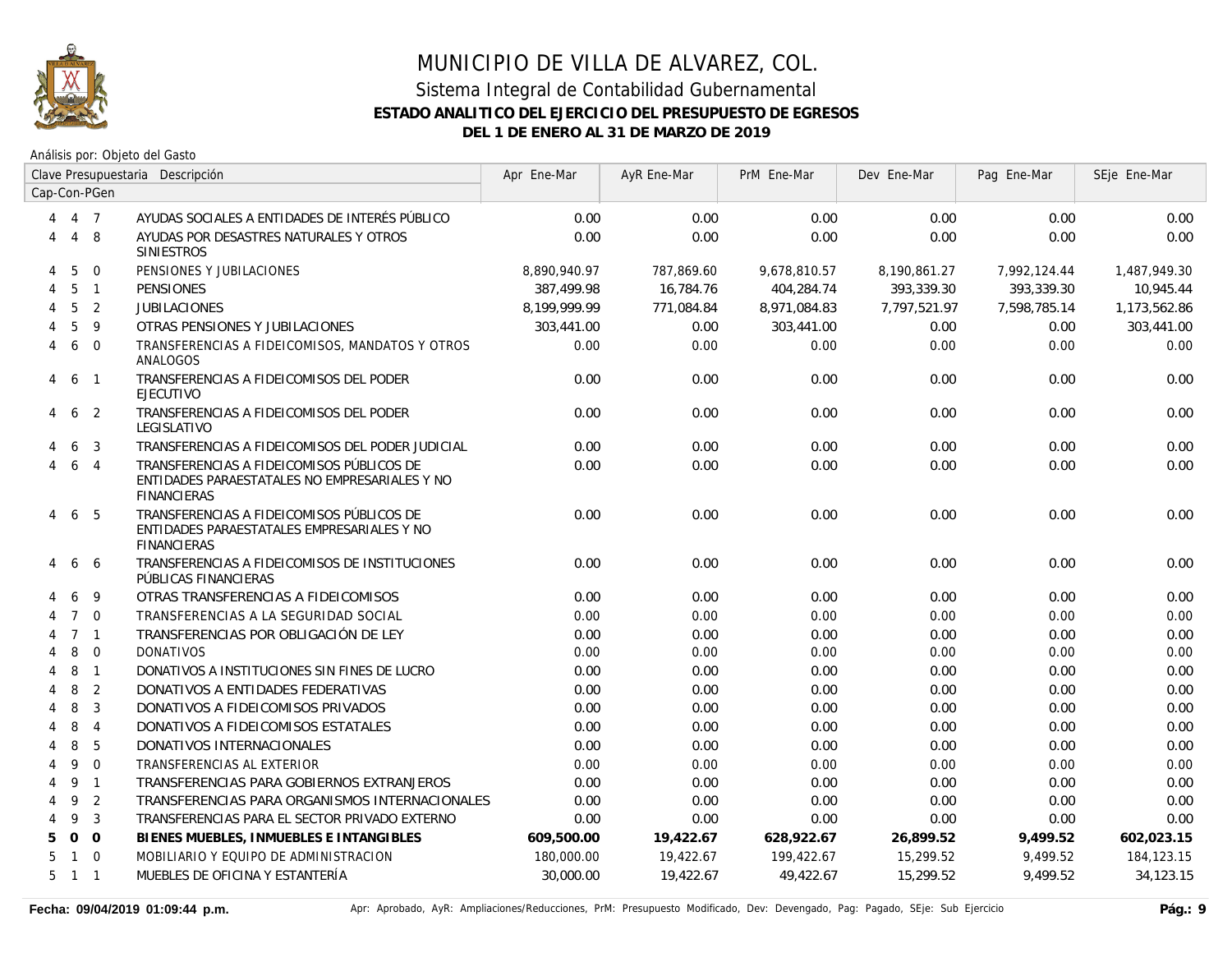

|                     |                |                     | Clave Presupuestaria Descripción                                                         | Apr Ene-Mar | AyR Ene-Mar  | PrM Ene-Mar  | Dev Ene-Mar | Pag Ene-Mar | SEje Ene-Mar |
|---------------------|----------------|---------------------|------------------------------------------------------------------------------------------|-------------|--------------|--------------|-------------|-------------|--------------|
| Cap-Con-PGen        |                |                     |                                                                                          |             |              |              |             |             |              |
| $5 \quad 1 \quad 2$ |                |                     | MUEBLES, EXCEPTO DE OFICINA Y ESTANTERÍA                                                 | 0.00        | 0.00         | 0.00         | 0.00        | 0.00        | 0.00         |
| 5                   | $1 \quad 3$    |                     | BIENES ARTÍSTICOS, CULTURALES Y CIENTÍFICOS                                              | 0.00        | 0.00         | 0.00         | 0.00        | 0.00        | 0.00         |
| 5                   | $\mathbf{1}$   | $\overline{4}$      | OBJETOS DE VALOR                                                                         | 0.00        | 0.00         | 0.00         | 0.00        | 0.00        | 0.00         |
| 5                   | $\overline{1}$ | 5                   | EQUIPO DE CÓMPUTO Y DE TECNOLOGÍAS DE LA<br><b>INFORMACIÓN</b>                           | 150,000.00  | 0.00         | 150,000.00   | 0.00        | 0.00        | 150,000.00   |
| 5                   | $\mathbf 1$    | 9                   | OTROS MOBILIARIOS Y EQUIPOS DE ADMINISTRACIÓN                                            | 0.00        | 0.00         | 0.00         | 0.00        | 0.00        | 0.00         |
| 5                   | 2              | $\Omega$            | MOBILIARIO Y EQUIPO EDUCACIONAL Y RECREATIVO                                             | 80,000.00   | 0.00         | 80,000.00    | 0.00        | 0.00        | 80,000.00    |
| 5                   | $2 \quad 1$    |                     | EQUIPOS Y APARATOS AUDIOVISUALES                                                         | 0.00        | 0.00         | 0.00         | 0.00        | 0.00        | 0.00         |
| 5                   | 2 <sub>2</sub> |                     | APARATOS DEPORTIVOS                                                                      | 0.00        | 0.00         | 0.00         | 0.00        | 0.00        | 0.00         |
| 5                   | $\overline{2}$ | $\overline{3}$      | CÁMARAS FOTOGRÁFICAS Y DE VIDEO                                                          | 80,000.00   | 0.00         | 80,000.00    | 0.00        | 0.00        | 80,000.00    |
| 5                   | 2              | 9                   | OTRO MOBILIARIO Y EQUIPO EDUCACIONAL Y<br>RECREATIVO                                     | 0.00        | 0.00         | 0.00         | 0.00        | 0.00        | 0.00         |
| 5                   | 3              | $\Omega$            | EQUIPO E INSTRUMENTAL MEDICO Y DE LABORATORIO                                            | 0.00        | 0.00         | 0.00         | 0.00        | 0.00        | 0.00         |
| 5                   | 3              | $\overline{1}$      | EQUIPO MÉDICO Y DE LABORATORIO                                                           | 0.00        | 0.00         | 0.00         | 0.00        | 0.00        | 0.00         |
| 5                   | 3              | 2                   | INSTRUMENTAL MÉDICO Y DE LABORATORIO                                                     | 0.00        | 0.00         | 0.00         | 0.00        | 0.00        | 0.00         |
| 5                   | $\overline{4}$ | $\mathbf 0$         | VEHICULOS Y EQUIPO DE TRANSPORTE                                                         | 300,000.00  | 0.00         | 300,000.00   | 0.00        | 0.00        | 300,000.00   |
| 5                   | $\overline{4}$ | $\overline{1}$      | AUTOMOVILES Y EQUIPO TERRESTRE                                                           | 300,000.00  | 0.00         | 300,000.00   | 0.00        | 0.00        | 300,000.00   |
| 5                   | $\overline{4}$ | 2                   | CARROCERÍAS Y REMOLQUES                                                                  | 0.00        | 0.00         | 0.00         | 0.00        | 0.00        | 0.00         |
| 5                   | $\overline{4}$ | $\mathbf{3}$        | EQUIPO AEROESPACIAL                                                                      | 0.00        | 0.00         | 0.00         | 0.00        | 0.00        | 0.00         |
| 5                   | $\overline{4}$ | $\overline{4}$      | EQUIPO FERROVIARIO                                                                       | 0.00        | 0.00         | 0.00         | 0.00        | 0.00        | 0.00         |
| 5                   | $\overline{4}$ | 5                   | <b>EMBARCACIONES</b>                                                                     | 0.00        | 0.00         | 0.00         | 0.00        | 0.00        | 0.00         |
| 5                   | $\overline{4}$ | 9                   | OTROS EQUIPOS DE TRANSPORTE                                                              | 0.00        | 0.00         | 0.00         | 0.00        | 0.00        | 0.00         |
| 5                   | 5              | $\Omega$            | EQUIPO DE DEFENSA Y SEGURIDAD                                                            | 0.00        | 0.00         | 0.00         | 0.00        | 0.00        | 0.00         |
| 5                   | 5              | $\overline{1}$      | EQUIPO DE DEFENSA Y SEGURIDAD                                                            | 0.00        | 0.00         | 0.00         | 0.00        | 0.00        | 0.00         |
| 5                   | 6              | $\overline{0}$      | MAQUINARIA, OTROS EQUIPOS Y HERRAMIENTAS                                                 | 49,500.00   | 0.00         | 49,500.00    | 11,600.00   | 0.00        | 37,900.00    |
| 5                   | 6              | $\overline{1}$      | MAQUINARIA Y EQUIPO AGROPECUARIO                                                         | 0.00        | 0.00         | 0.00         | 0.00        | 0.00        | 0.00         |
| 5                   | 6              | $\overline{2}$      | MAQUINARIA Y EQUIPO INDUSTRIAL                                                           | 0.00        | 0.00         | 0.00         | 0.00        | 0.00        | 0.00         |
| 5                   | 6              | 3                   | MAQUINARIA Y EQUIPO DE CONSTRUCCIÓN                                                      | 0.00        | 0.00         | 0.00         | 0.00        | 0.00        | 0.00         |
| 5                   | 6              | $\overline{4}$      | SISTEMAS DE AIRE ACONDICIONADO, CALEFACCIÓN Y DE<br>REFRIGERACIÓN INDUSTRIAL Y COMERCIAL | 12,000.00   | 0.00         | 12,000.00    | 0.00        | 0.00        | 12,000.00    |
| 5                   | 6              | 5                   | EQUIPO DE COMUNICACIÓN Y TELECOMUNICACIÓN                                                | 37,500.00   | $-50,000.00$ | $-12,500.00$ | 0.00        | 0.00        | $-12,500.00$ |
| 5                   | 6              | $\ddot{\mathbf{6}}$ | EQUIPOS DE GENERACIÓN ELÉCTRICA, APARATOS Y<br>ACCESORIOS ELÉCTRICOS                     | 0.00        | 0.00         | 0.00         | 0.00        | 0.00        | 0.00         |
| 5                   | 6              | $\overline{7}$      | HERRAMIENTAS Y MÁQUINAS-HERRAMIENTA                                                      | 0.00        | 50,000.00    | 50,000.00    | 11,600.00   | 0.00        | 38,400.00    |
| 5                   | 6              | 9                   | <b>OTROS EQUIPOS</b>                                                                     | 0.00        | 0.00         | 0.00         | 0.00        | 0.00        | 0.00         |
| 5                   | $\overline{7}$ | $\overline{0}$      | <b>ACTIVOS BIOLOGICOS</b>                                                                | 0.00        | 0.00         | 0.00         | 0.00        | 0.00        | 0.00         |
| 5 7 1               |                |                     | <b>BOVINOS</b>                                                                           | 0.00        | 0.00         | 0.00         | 0.00        | 0.00        | 0.00         |
|                     |                |                     |                                                                                          |             |              |              |             |             |              |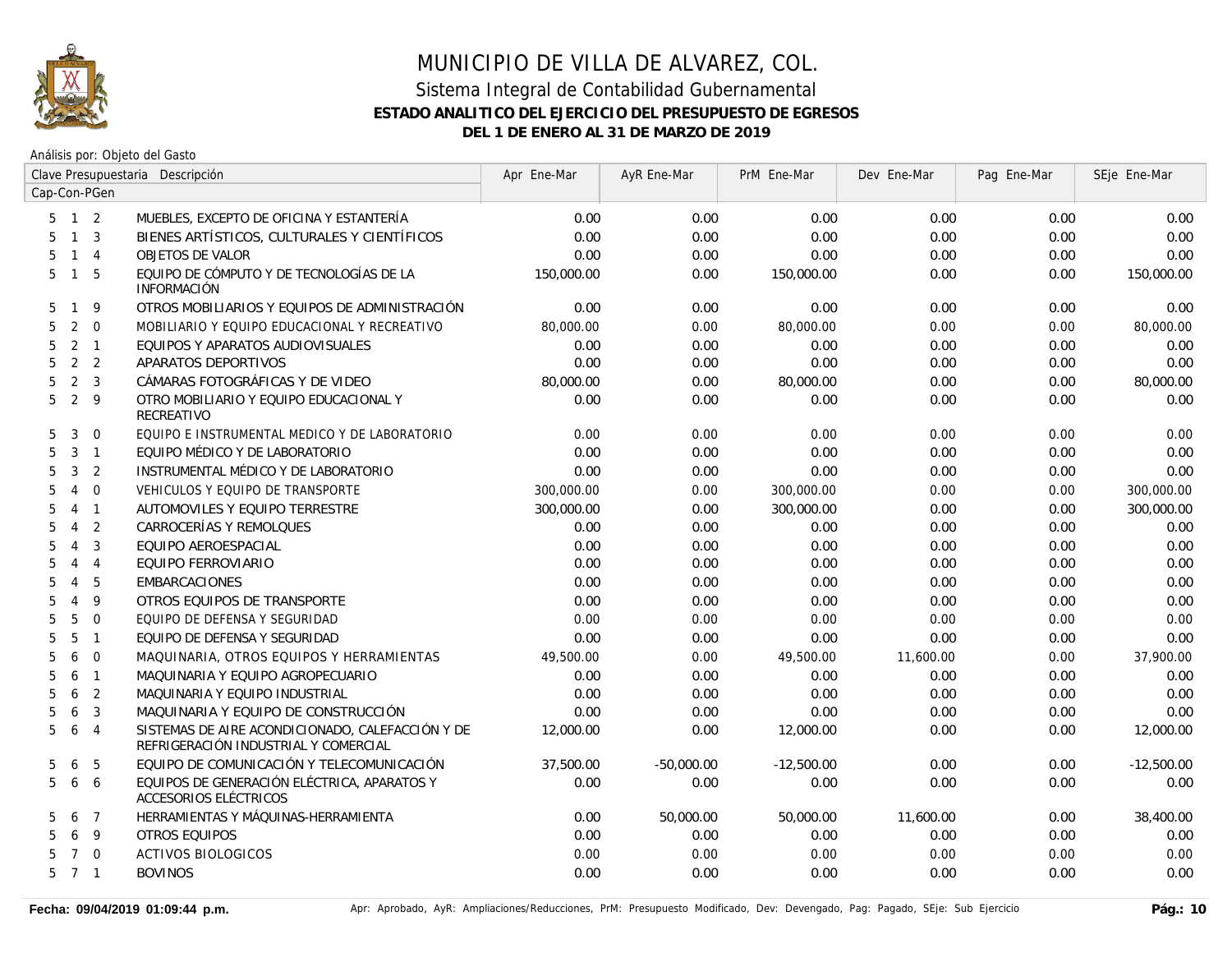

Análisis por: Objeto del Gasto

|              |                     |                | Clave Presupuestaria Descripción                                                                             | Apr Ene-Mar  | AyR Ene-Mar | PrM Ene-Mar  | Dev Ene-Mar | Pag Ene-Mar | SEje Ene-Mar |
|--------------|---------------------|----------------|--------------------------------------------------------------------------------------------------------------|--------------|-------------|--------------|-------------|-------------|--------------|
| Cap-Con-PGen |                     |                |                                                                                                              |              |             |              |             |             |              |
|              | $5 \quad 7 \quad 2$ |                | <b>PORCINOS</b>                                                                                              | 0.00         | 0.00        | 0.00         | 0.00        | 0.00        | 0.00         |
| 5            | $7^{\circ}$         | 3              | <b>AVES</b>                                                                                                  | 0.00         | 0.00        | 0.00         | 0.00        | 0.00        | 0.00         |
| 5            | $7^{\circ}$         | $\overline{4}$ | <b>OVINOS Y CAPRINOS</b>                                                                                     | 0.00         | 0.00        | 0.00         | 0.00        | 0.00        | 0.00         |
| 5            | $7\overline{ }$     | 5              | PECES Y ACUICULTURA                                                                                          | 0.00         | 0.00        | 0.00         | 0.00        | 0.00        | 0.00         |
| 5            | 7 6                 |                | <b>EQUINOS</b>                                                                                               | 0.00         | 0.00        | 0.00         | 0.00        | 0.00        | 0.00         |
| 5            | $7\overline{ }$     | $\overline{7}$ | ESPECIES MENORES Y DE ZOOLÓGICO                                                                              | 0.00         | 0.00        | 0.00         | 0.00        | 0.00        | 0.00         |
| 5            | $\overline{7}$      | 8              | ARBOLES Y PLANTAS                                                                                            | 0.00         | 0.00        | 0.00         | 0.00        | 0.00        | 0.00         |
| 5            | $\overline{7}$      | 9              | OTROS ACTIVOS BIOLÓGICOS                                                                                     | 0.00         | 0.00        | 0.00         | 0.00        | 0.00        | 0.00         |
| 5            | 8                   | $\overline{0}$ | <b>BIENES INMUEBLES</b>                                                                                      | 0.00         | 0.00        | 0.00         | 0.00        | 0.00        | 0.00         |
| 5            | 8                   | $\mathbf{1}$   | <b>TERRENOS</b>                                                                                              | 0.00         | 0.00        | 0.00         | 0.00        | 0.00        | 0.00         |
| 5            | 8                   | 2              | <b>VIVIENDAS</b>                                                                                             | 0.00         | 0.00        | 0.00         | 0.00        | 0.00        | 0.00         |
| 5            | 8                   | 3              | EDIFICIOS NO RESIDENCIALES                                                                                   | 0.00         | 0.00        | 0.00         | 0.00        | 0.00        | 0.00         |
| 5            | 8                   | 9              | <b>OTROS BIENES INMUEBLES</b>                                                                                | 0.00         | 0.00        | 0.00         | 0.00        | 0.00        | 0.00         |
| 5            | 9                   | $\Omega$       | <b>ACTIVOS INTANGIBLES</b>                                                                                   | 0.00         | 0.00        | 0.00         | 0.00        | 0.00        | 0.00         |
| 5            | 9                   | $\mathbf{1}$   | SOFTWARE                                                                                                     | 0.00         | 0.00        | 0.00         | 0.00        | 0.00        | 0.00         |
| 5            | 9                   | 2              | <b>PATENTES</b>                                                                                              | 0.00         | 0.00        | 0.00         | 0.00        | 0.00        | 0.00         |
| 5            | 9                   | 3              | <b>MARCAS</b>                                                                                                | 0.00         | 0.00        | 0.00         | 0.00        | 0.00        | 0.00         |
| 5            | 9                   | $\overline{4}$ | <b>DERECHOS</b>                                                                                              | 0.00         | 0.00        | 0.00         | 0.00        | 0.00        | 0.00         |
| 5            | 9                   | 5              | CONCESIONES                                                                                                  | 0.00         | 0.00        | 0.00         | 0.00        | 0.00        | 0.00         |
| 5            | 9                   | 6              | <b>FRANQUICIAS</b>                                                                                           | 0.00         | 0.00        | 0.00         | 0.00        | 0.00        | 0.00         |
| 5            | 9                   | $\overline{7}$ | LICENCIAS INFORMÁTICAS E INTELECTUALES                                                                       | 0.00         | 0.00        | 0.00         | 0.00        | 0.00        | 0.00         |
| 5            | 9                   | 8              | LICENCIAS INDUSTRIALES, COMERCIALES Y OTRAS                                                                  | 0.00         | 0.00        | 0.00         | 0.00        | 0.00        | 0.00         |
| 5            | 9                   | 9              | OTROS ACTIVOS INTANGIBLES                                                                                    | 0.00         | 0.00        | 0.00         | 0.00        | 0.00        | 0.00         |
| 6            | $\mathbf 0$         | $\overline{0}$ | <b>INVERSION PUBLICA</b>                                                                                     | 3,432,140.25 | 0.00        | 3,432,140.25 | 0.00        | 0.00        | 3,432,140.25 |
| 6            | $\mathbf{1}$        | $\Omega$       | OBRA PUBLICA EN BIENES DE DOMINIO PUBLICO                                                                    | 3,432,140.25 | 0.00        | 3,432,140.25 | 0.00        | 0.00        | 3,432,140.25 |
| 6            | $\overline{1}$      | $\overline{1}$ | EDIFICACIÓN HABITACIONAL                                                                                     | 0.00         | 0.00        | 0.00         | 0.00        | 0.00        | 0.00         |
| 6            | $\mathbf{1}$        | 2              | EDIFICACIÓN NO HABITACIONAL                                                                                  | 0.00         | 0.00        | 0.00         | 0.00        | 0.00        | 0.00         |
| 6            | $\mathbf{1}$        | 3              | CONSTRUCCIÓN DE OBRAS PARA EL ABASTECIMIENTO DE<br>AGUA, PETRÓLEO, GAS, ELECTRICIDAD Y<br>TELECOMUNICACIONES | 0.00         | 0.00        | 0.00         | 0.00        | 0.00        | 0.00         |
| 6            | $\mathbf{1}$        | $\overline{4}$ | DIVISIÓN DE TERRENOS Y CONSTRUCCIÓN DE OBRAS DE<br>URBANIZACIÓN                                              | 3.432.140.25 | 0.00        | 3,432,140.25 | 0.00        | 0.00        | 3,432,140.25 |
| 6            | $\mathbf{1}$        | 5              | CONSTRUCCIÓN DE VÍAS DE COMUNICACIÓN                                                                         | 0.00         | 0.00        | 0.00         | 0.00        | 0.00        | 0.00         |
| 6            | $1\quad6$           |                | OTRAS CONSTRUCCIONES DE INGENIERÍA CIVIL U OBRA<br>PESADA                                                    | 0.00         | 0.00        | 0.00         | 0.00        | 0.00        | 0.00         |
| 6            | $1 \quad 7$         |                | INSTALACIONES Y EQUIPAMIENTO EN CONSTRUCCIONES                                                               | 0.00         | 0.00        | 0.00         | 0.00        | 0.00        | 0.00         |
| 6            | $1 \quad 9$         |                | TRABAJOS DE ACABADOS EN EDIFICACIONES Y OTROS<br>TRABAJOS ESPECIALIZADOS                                     | 0.00         | 0.00        | 0.00         | 0.00        | 0.00        | 0.00         |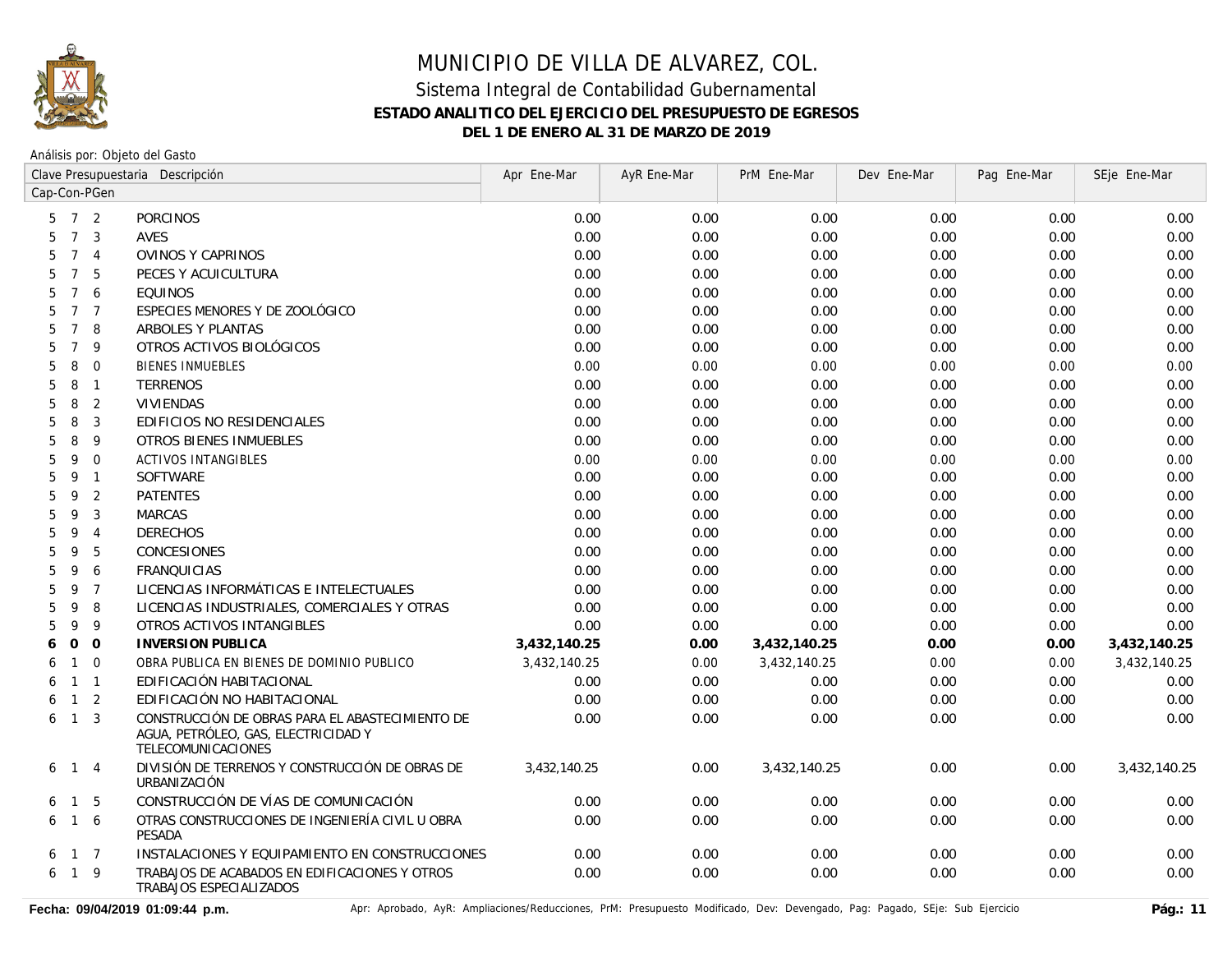

#### Análisis por: Objeto del Gasto

|             | Clave Presupuestaria Descripción |                  |                                                                                                                                          | Apr Ene-Mar | AyR Ene-Mar | PrM Ene-Mar | Dev Ene-Mar | Pag Ene-Mar | SEje Ene-Mar |
|-------------|----------------------------------|------------------|------------------------------------------------------------------------------------------------------------------------------------------|-------------|-------------|-------------|-------------|-------------|--------------|
|             |                                  | Cap-Con-PGen     |                                                                                                                                          |             |             |             |             |             |              |
|             | 620                              |                  | OBRA PUBLICA EN BIENES PROPIOS                                                                                                           | 0.00        | 0.00        | 0.00        | 0.00        | 0.00        | 0.00         |
| 6           |                                  | 2 <sub>1</sub>   | EDIFICACIÓN HABITACIONAL                                                                                                                 | 0.00        | 0.00        | 0.00        | 0.00        | 0.00        | 0.00         |
| 6           |                                  | 2 <sub>2</sub>   | EDIFICACIÓN NO HABITACIONAL                                                                                                              | 0.00        | 0.00        | 0.00        | 0.00        | 0.00        | 0.00         |
| 6           | 2 <sup>3</sup>                   |                  | CONSTRUCCIÓN DE OBRAS PARA EL ABASTECIMIENTO DE<br>AGUA, PETRÓLEO, GAS, ELECTRICIDAD Y<br>TELECOMUNICACIONES                             | 0.00        | 0.00        | 0.00        | 0.00        | 0.00        | 0.00         |
| 6           | $2 \quad 4$                      |                  | DIVISIÓN DE TERRENOS Y CONSTRUCCIÓN DE OBRAS DE<br>URBANIZACIÓN                                                                          | 0.00        | 0.00        | 0.00        | 0.00        | 0.00        | 0.00         |
| 6           | $\overline{2}$                   | 5                | CONSTRUCCIÓN DE VÍAS DE COMUNICACIÓN                                                                                                     | 0.00        | 0.00        | 0.00        | 0.00        | 0.00        | 0.00         |
| 6           | 2 6                              |                  | OTRAS CONSTRUCCIONES DE INGENIERÍA CIVIL U OBRA<br><b>PESADA</b>                                                                         | 0.00        | 0.00        | 0.00        | 0.00        | 0.00        | 0.00         |
| 6           |                                  | $2 \overline{7}$ | INSTALACIONES Y EQUIPAMIENTO EN CONSTRUCCIONES                                                                                           | 0.00        | 0.00        | 0.00        | 0.00        | 0.00        | 0.00         |
| 6           | $2 \quad 9$                      |                  | TRABAJOS DE ACABADOS EN EDIFICACIONES Y OTROS<br><b>TRABAJOS ESPECIALIZADOS</b>                                                          | 0.00        | 0.00        | 0.00        | 0.00        | 0.00        | 0.00         |
|             | $\mathbf{3}$                     | $\overline{0}$   | PROYECTOS PRODUCTIVOS Y ACCIONES DE FOMENTO                                                                                              | 0.00        | 0.00        | 0.00        | 0.00        | 0.00        | 0.00         |
| 6           | 3 <sup>1</sup>                   |                  | ESTUDIOS, FORMULACIÓN Y EVALUACIÓN DE PROYECTOS<br>PRODUCTIVOS NO INCLUIDOS EN CONCEPTOS<br>ANTERIORES DE ESTE CAPÍTULO                  | 0.00        | 0.00        | 0.00        | 0.00        | 0.00        | 0.00         |
| 6           | 3 <sub>2</sub>                   |                  | EJECUCIÓN DE PROYECTOS PRODUCTIVOS NO INCLUIDOS<br>EN CONCEPTOS ANTERIORES DE ESTE CAPÍTULO                                              | 0.00        | 0.00        | 0.00        | 0.00        | 0.00        | 0.00         |
| 7           | $0\quad 0$                       |                  | <b>INVERSIONES FINANCIERAS Y OTRAS PROVISIONES</b>                                                                                       | 49,999.98   | 0.00        | 49,999.98   | 0.00        | 0.00        | 49,999.98    |
|             | $7 \quad 1 \quad 0$              |                  | INVERSIONES PARA EL FOMENTO DE ACTIVIDADES<br><b>PRODUCTIVAS</b>                                                                         | 0.00        | 0.00        | 0.00        | 0.00        | 0.00        | 0.00         |
|             | $7 \t1 \t1$                      |                  | CRÉDITOS OTORGADOS POR ENTIDADES FEDERATIVAS Y<br>MUNICIPIOS AL SECTOR SOCIAL Y PRIVADO PARA EL<br>FOMENTO DE ACTIVIDADES PRODUCTIVAS    | 0.00        | 0.00        | 0.00        | 0.00        | 0.00        | 0.00         |
|             | $7 \quad 1 \quad 2$              |                  | CRÉDITOS OTORGADOS POR LAS ENTIDADES<br>FEDERATIVAS A MUNICIPIOS PARA EL FOMENTO DE<br><b>ACTIVIDADES PRODUCTIVAS</b>                    | 0.00        | 0.00        | 0.00        | 0.00        | 0.00        | 0.00         |
| $7^{\circ}$ | $2\quad 0$                       |                  | ACCIONES Y PARTICIPACIONES DE CAPITAL                                                                                                    | 0.00        | 0.00        | 0.00        | 0.00        | 0.00        | 0.00         |
|             | 721                              |                  | ACCIONES Y PARTICIPACIONES DE CAPITAL EN<br>ENTIDADES PARAESTATALES NO EMPRESARIALES Y NO<br>FINANCIERAS CON FINES DE POLÍTICA ECONÓMICA | 0.00        | 0.00        | 0.00        | 0.00        | 0.00        | 0.00         |
|             | $7 \quad 2 \quad 2$              |                  | ACCIONES Y PARTICIPACIONES DE CAPITAL EN<br>ENTIDADES PARAESTATALES EMPRESARIALES Y NO<br>FINANCIERAS CON FINES DE POLÍTICA ECONÓMICA    | 0.00        | 0.00        | 0.00        | 0.00        | 0.00        | 0.00         |
|             | 723                              |                  | ACCIONES Y PARTICIPACIONES DE CAPITAL EN<br>INSTITUCIONES PARAESTATALES PÚBLICAS FINANCIERAS<br>CON FINES DE POLÍTICA ECONÓMICA          | 0.00        | 0.00        | 0.00        | 0.00        | 0.00        | 0.00         |
|             | $7 \quad 2 \quad 4$              |                  | ACCIONES Y PARTICIPACIONES DE CAPITAL EN EL                                                                                              | 0.00        | 0.00        | 0.00        | 0.00        | 0.00        | 0.00         |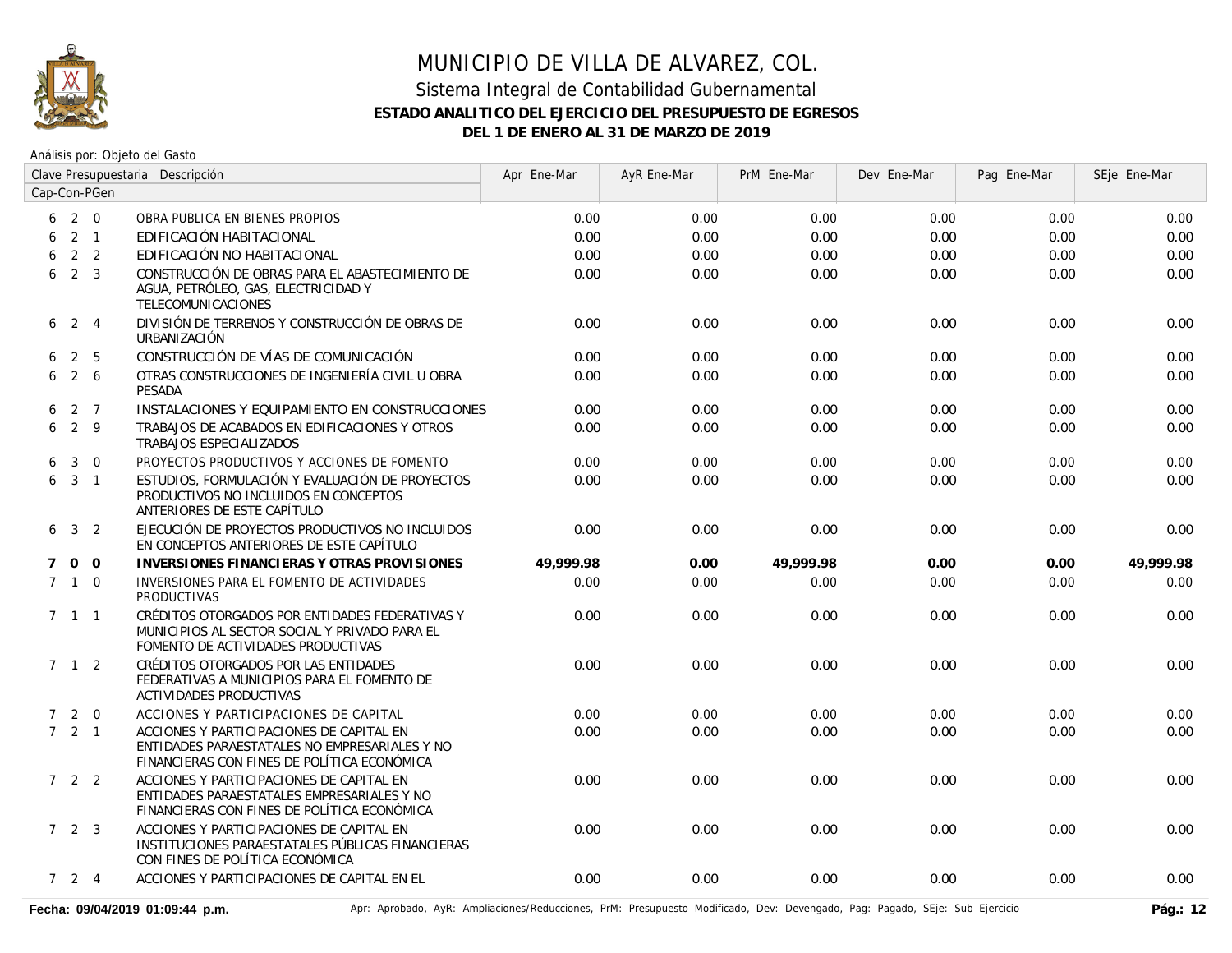

Análisis por: Objeto del Gasto

| Clave Presupuestaria Descripción |                     |                |                                                                                                                          | Apr Ene-Mar | AyR Ene-Mar | PrM Ene-Mar | Dev Ene-Mar | Pag Ene-Mar | SEje Ene-Mar |
|----------------------------------|---------------------|----------------|--------------------------------------------------------------------------------------------------------------------------|-------------|-------------|-------------|-------------|-------------|--------------|
|                                  | Cap-Con-PGen        |                |                                                                                                                          |             |             |             |             |             |              |
|                                  |                     |                | SECTOR PRIVADO CON FINES DE POLÍTICA ECONÓMICA                                                                           |             |             |             |             |             |              |
|                                  | 725                 |                | ACCIONES Y PARTICIPACIONES DE CAPITAL EN<br>ORGANISMOS INTERNACIONALES CON FINES DE<br>POLÍTICA ECONÓMICA                | 0.00        | 0.00        | 0.00        | 0.00        | 0.00        | 0.00         |
|                                  | 7 2 6               |                | ACCIONES Y PARTICIPACIONES DE CAPITAL EN EL<br>SECTOR EXTERNO CON FINES DE POLÍTICA ECONÓMICA                            | 0.00        | 0.00        | 0.00        | 0.00        | 0.00        | 0.00         |
|                                  | 7 2 7               |                | ACCIONES Y PARTICIPACIONES DE CAPITAL EN EL<br>SECTOR PÚBLICO CON FINES DE GESTIÓN DE LIQUIDEZ                           | 0.00        | 0.00        | 0.00        | 0.00        | 0.00        | 0.00         |
|                                  | 728                 |                | ACCIONES Y PARTICIPACIONES DE CAPITAL EN EL<br>SECTOR PRIVADO CON FINES DE GESTIÓN DE LIQUIDEZ                           | 0.00        | 0.00        | 0.00        | 0.00        | 0.00        | 0.00         |
|                                  | 729                 |                | ACCIONES Y PARTICIPACIONES DE CAPITAL EN EL<br>SECTOR EXTERNO CON FINES DE GESTIÓN DE LIQUIDEZ                           | 0.00        | 0.00        | 0.00        | 0.00        | 0.00        | 0.00         |
| $7^{\circ}$                      | $\mathbf{3}$        | $\overline{0}$ | COMPRA DE TITULOS Y VALORES                                                                                              | 0.00        | 0.00        | 0.00        | 0.00        | 0.00        | 0.00         |
| $7^{\circ}$                      |                     | $3 \quad 1$    | <b>BONOS</b>                                                                                                             | 0.00        | 0.00        | 0.00        | 0.00        | 0.00        | 0.00         |
|                                  | $7 \quad 3 \quad 2$ |                | VALORES REPRESENTATIVOS DE DEUDA ADQUIRIDOS<br>CON FINES DE POLÍTICA ECONÓMICA                                           | 0.00        | 0.00        | 0.00        | 0.00        | 0.00        | 0.00         |
|                                  | $\mathbf{3}$<br>7   | - 3            | VALORES REPRESENTATIVOS DE DEUDA ADQUIRIDOS<br>CON FINES DE GESTIÓN DE LIQUIDEZ                                          | 0.00        | 0.00        | 0.00        | 0.00        | 0.00        | 0.00         |
|                                  | $7 \quad 3 \quad 4$ |                | OBLIGACIONES NEGOCIABLES ADQUIRIDAS CON FINES DE<br>POLÍTICA ECONÓMICA                                                   | 0.00        | 0.00        | 0.00        | 0.00        | 0.00        | 0.00         |
| $7^{\circ}$                      |                     | 3 <sub>5</sub> | OBLIGACIONES NEGOCIABLES ADQUIRIDAS CON FINES DE<br><b>GESTIÓN DE LIQUIDEZ</b>                                           | 0.00        | 0.00        | 0.00        | 0.00        | 0.00        | 0.00         |
| 7                                | $\mathbf{3}$        | 9              | <b>OTROS VALORES</b>                                                                                                     | 0.00        | 0.00        | 0.00        | 0.00        | 0.00        | 0.00         |
| $\overline{7}$                   | $\overline{4}$      | $\overline{0}$ | CONCESION DE PRESTAMOS                                                                                                   | 0.00        | 0.00        | 0.00        | 0.00        | 0.00        | 0.00         |
|                                  | $741$               |                | CONCESIÓN DE PRÉSTAMOS A ENTIDADES<br>PARAESTATALES NO EMPRESARIALES Y NO FINANCIERAS<br>CON FINES DE POLÍTICA ECONÓMICA | 0.00        | 0.00        | 0.00        | 0.00        | 0.00        | 0.00         |
| $7^{\circ}$                      |                     | $4\quad 2$     | CONCESIÓN DE PRÉSTAMOS A ENTIDADES<br>PARAESTATALES EMPRESARIALES Y NO FINANCIERAS<br>CON FINES DE POLÍTICA ECONÓMICA    | 0.00        | 0.00        | 0.00        | 0.00        | 0.00        | 0.00         |
|                                  | 743                 |                | CONCESIÓN DE PRÉSTAMOS A INSTITUCIONES<br>PARAESTATALES PÚBLICAS FINANCIERAS CON FINES DE<br>POLÍTICA ECONÓMICA          | 0.00        | 0.00        | 0.00        | 0.00        | 0.00        | 0.00         |
| $7^{\circ}$                      |                     | 4 4            | CONCESIÓN DE PRÉSTAMOS A ENTIDADES FEDERATIVAS<br>Y MUNICIPIOS CON FINES DE POLÍTICA ECONÓMICA                           | 0.00        | 0.00        | 0.00        | 0.00        | 0.00        | 0.00         |
| $7^{\circ}$                      |                     | 4 5            | CONCESIÓN DE PRÉSTAMOS AL SECTOR PRIVADO CON<br>FINES DE POLÍTICA ECONÓMICA                                              | 0.00        | 0.00        | 0.00        | 0.00        | 0.00        | 0.00         |
|                                  | 7 4 6               |                | CONCESIÓN DE PRÉSTAMOS AL SECTOR EXTERNO CON<br>FINES DE POLÍTICA ECONÓMICA                                              | 0.00        | 0.00        | 0.00        | 0.00        | 0.00        | 0.00         |
|                                  | 7 4 7               |                | CONCESIÓN DE PRÉSTAMOS AL SECTOR PÚBLICO CON                                                                             | 0.00        | 0.00        | 0.00        | 0.00        | 0.00        | 0.00         |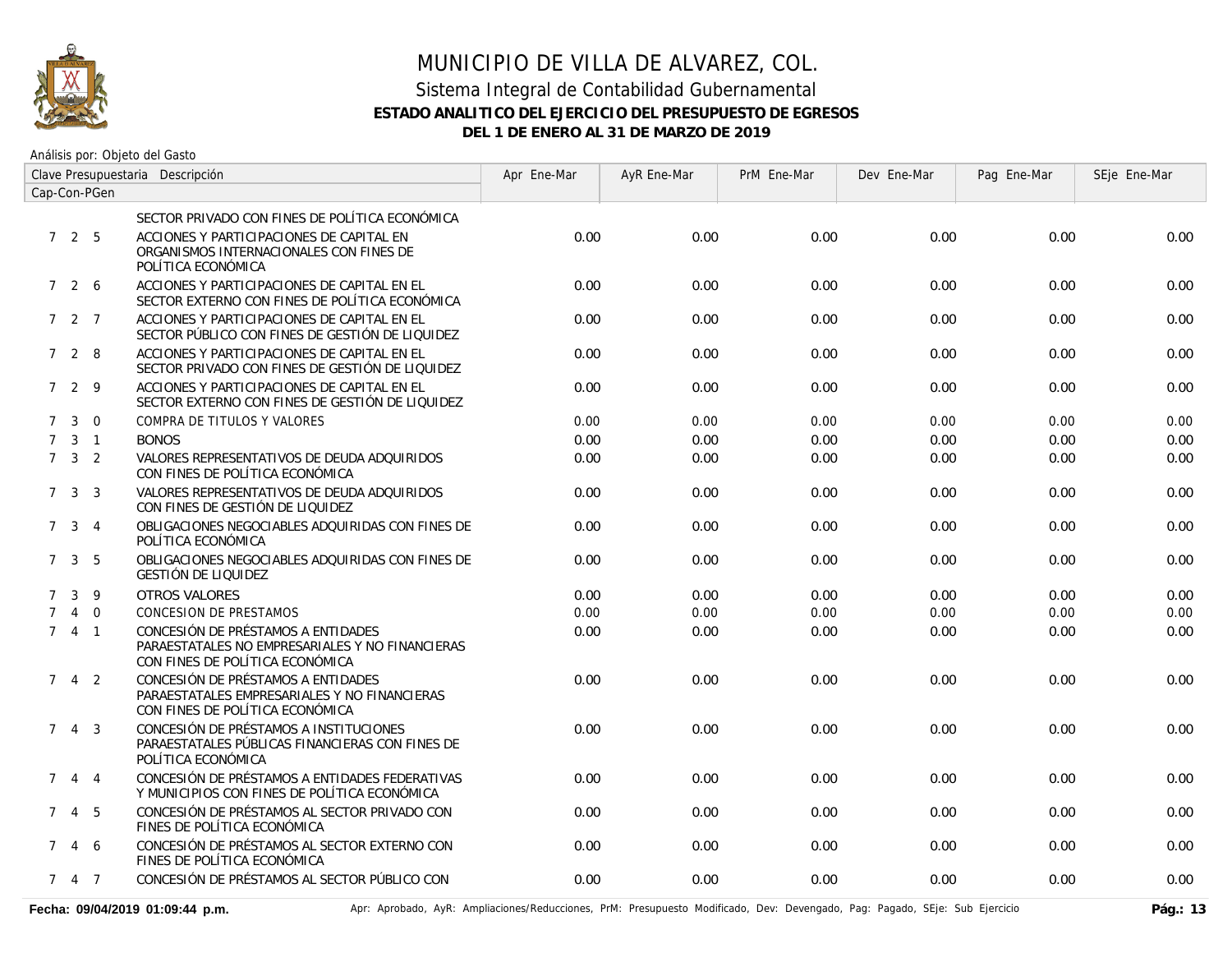

| Clave Presupuestaria Descripción |                   |                |                                                                              | Apr Ene-Mar | AyR Ene-Mar | PrM Ene-Mar | Dev Ene-Mar | Pag Ene-Mar | SEje Ene-Mar |
|----------------------------------|-------------------|----------------|------------------------------------------------------------------------------|-------------|-------------|-------------|-------------|-------------|--------------|
| Cap-Con-PGen                     |                   |                |                                                                              |             |             |             |             |             |              |
|                                  |                   |                | FINES DE GESTIÓN DE LIQUIDEZ                                                 |             |             |             |             |             |              |
| $7^{\circ}$                      |                   | 4 8            | CONCESIÓN DE PRÉSTAMOS AL SECTOR PRIVADO CON<br>FINES DE GESTIÓN DE LIQUIDEZ | 0.00        | 0.00        | 0.00        | 0.00        | 0.00        | 0.00         |
| $7^{\circ}$                      | $\overline{4}$    | 9              | CONCESIÓN DE PRÉSTAMOS AL SECTOR EXTERNO CON<br>FINES DE GESTIÓN DE LIQUIDEZ | 0.00        | 0.00        | 0.00        | 0.00        | 0.00        | 0.00         |
|                                  | $7\quad 5\quad 0$ |                | INVERSIONES EN FIDEICOMISOS, MANDATOS Y OTROS<br>ANALOGOS                    | 0.00        | 0.00        | 0.00        | 0.00        | 0.00        | 0.00         |
|                                  | 7 5               | $\overline{1}$ | INVERSIONES EN FIDEICOMISOS DEL PODER EJECUTIVO                              | 0.00        | 0.00        | 0.00        | 0.00        | 0.00        | 0.00         |
| $7^{\circ}$                      | $5\overline{)}$   | $\overline{2}$ | INVERSIONES EN FIDEICOMISOS DEL PODER LEGISLATIVO                            | 0.00        | 0.00        | 0.00        | 0.00        | 0.00        | 0.00         |
| $7^{\circ}$                      | 5                 | $\overline{3}$ | INVERSIONES EN FIDEICOMISOS DEL PODER JUDICIAL                               | 0.00        | 0.00        | 0.00        | 0.00        | 0.00        | 0.00         |
|                                  | 7 <sub>5</sub>    | $\overline{4}$ | INVERSIONES EN FIDEICOMISOS PÚBLICOS NO<br>EMPRESARIALES Y NO FINANCIEROS    | 0.00        | 0.00        | 0.00        | 0.00        | 0.00        | 0.00         |
|                                  | 7 <sub>5</sub>    | 5              | INVERSIONES EN FIDEICOMISOS PÚBLICOS<br>EMPRESARIALES Y NO FINANCIEROS       | 0.00        | 0.00        | 0.00        | 0.00        | 0.00        | 0.00         |
| 7                                | $5\overline{)}$   | 6              | INVERSIONES EN FIDEICOMISOS PÚBLICOS FINANCIEROS                             | 0.00        | 0.00        | 0.00        | 0.00        | 0.00        | 0.00         |
| $7^{\circ}$                      | 5                 | $\overline{7}$ | INVERSIONES EN FIDEICOMISOS DE ENTIDADES<br><b>FEDERATIVAS</b>               | 0.00        | 0.00        | 0.00        | 0.00        | 0.00        | 0.00         |
| $\mathcal{I}$                    | 5                 | 8              | INVERSIONES EN FIDEICOMISOS DE MUNICIPIOS                                    | 0.00        | 0.00        | 0.00        | 0.00        | 0.00        | 0.00         |
| $\overline{7}$                   | 5                 | 9              | OTRAS INVERSIONES EN FIDEICOMISOS                                            | 0.00        | 0.00        | 0.00        | 0.00        | 0.00        | 0.00         |
| $\overline{7}$                   | 6                 | $\overline{0}$ | OTRAS INVERSIONES FINANCIERAS                                                | 0.00        | 0.00        | 0.00        | 0.00        | 0.00        | 0.00         |
| $\overline{7}$                   | 6                 | $\overline{1}$ | DEPÓSITOS A LARGO PLAZO EN MONEDA NACIONAL                                   | 0.00        | 0.00        | 0.00        | 0.00        | 0.00        | 0.00         |
| $\overline{7}$                   | 6                 | 2              | DEPÓSITOS A LARGO PLAZO EN MONEDA EXTRANJERA                                 | 0.00        | 0.00        | 0.00        | 0.00        | 0.00        | 0.00         |
| $7^{\circ}$                      | 9                 | $\overline{0}$ | PROVISIONES PARA CONTINGENCIAS Y OTRAS<br>EROGACIONES ESPECIALES             | 49.999.98   | 0.00        | 49,999.98   | 0.00        | 0.00        | 49,999.98    |
|                                  | 7 9 1             |                | CONTINGENCIAS POR FENÓMENOS NATURALES                                        | 0.00        | 0.00        | 0.00        | 0.00        | 0.00        | 0.00         |
| $\overline{7}$                   | 9                 | $\overline{2}$ | CONTINGENCIAS SOCIOECONÓMICAS                                                | 49.999.98   | 0.00        | 49.999.98   | 0.00        | 0.00        | 49,999.98    |
| $\overline{7}$                   | 9                 | 9              | OTRAS EROGACIONES ESPECIALES                                                 | 0.00        | 0.00        | 0.00        | 0.00        | 0.00        | 0.00         |
| 8                                | $\mathbf{0}$      | $\overline{O}$ | PARTICIPACIONES Y APORTACIONES                                               | 0.00        | 0.00        | 0.00        | 0.00        | 0.00        | 0.00         |
| 8                                | $\mathbf{1}$      | $\Omega$       | PARTICIPACIONES                                                              | 0.00        | 0.00        | 0.00        | 0.00        | 0.00        | 0.00         |
| 8                                | $\mathbf{1}$      | $\overline{1}$ | FONDO GENERAL DE PARTICIPACIONES                                             | 0.00        | 0.00        | 0.00        | 0.00        | 0.00        | 0.00         |
| 8                                | $\mathbf{1}$      | 2              | FONDO DE FOMENTO MUNICIPAL                                                   | 0.00        | 0.00        | 0.00        | 0.00        | 0.00        | 0.00         |
| 8                                | $\overline{1}$    | 3              | PARTICIPACIONES DE LAS ENTIDADES FEDERATIVAS A<br><b>LOS MUNICIPIOS</b>      | 0.00        | 0.00        | 0.00        | 0.00        | 0.00        | 0.00         |
|                                  | 8 1 4             |                | OTROS CONCEPTOS PARTICIPABLES DE LA FEDERACIÓN<br>A ENTIDADES FEDERATIVAS    | 0.00        | 0.00        | 0.00        | 0.00        | 0.00        | 0.00         |
| 8                                | $\overline{1}$    | -5             | OTROS CONCEPTOS PARTICIPABLES DE LA FEDERACIÓN<br>A MUNICIPIOS               | 0.00        | 0.00        | 0.00        | 0.00        | 0.00        | 0.00         |
| 8                                | $\overline{1}$    | 6              | CONVENIOS DE COLABORACIÓN ADMINISTRATIVA                                     | 0.00        | 0.00        | 0.00        | 0.00        | 0.00        | 0.00         |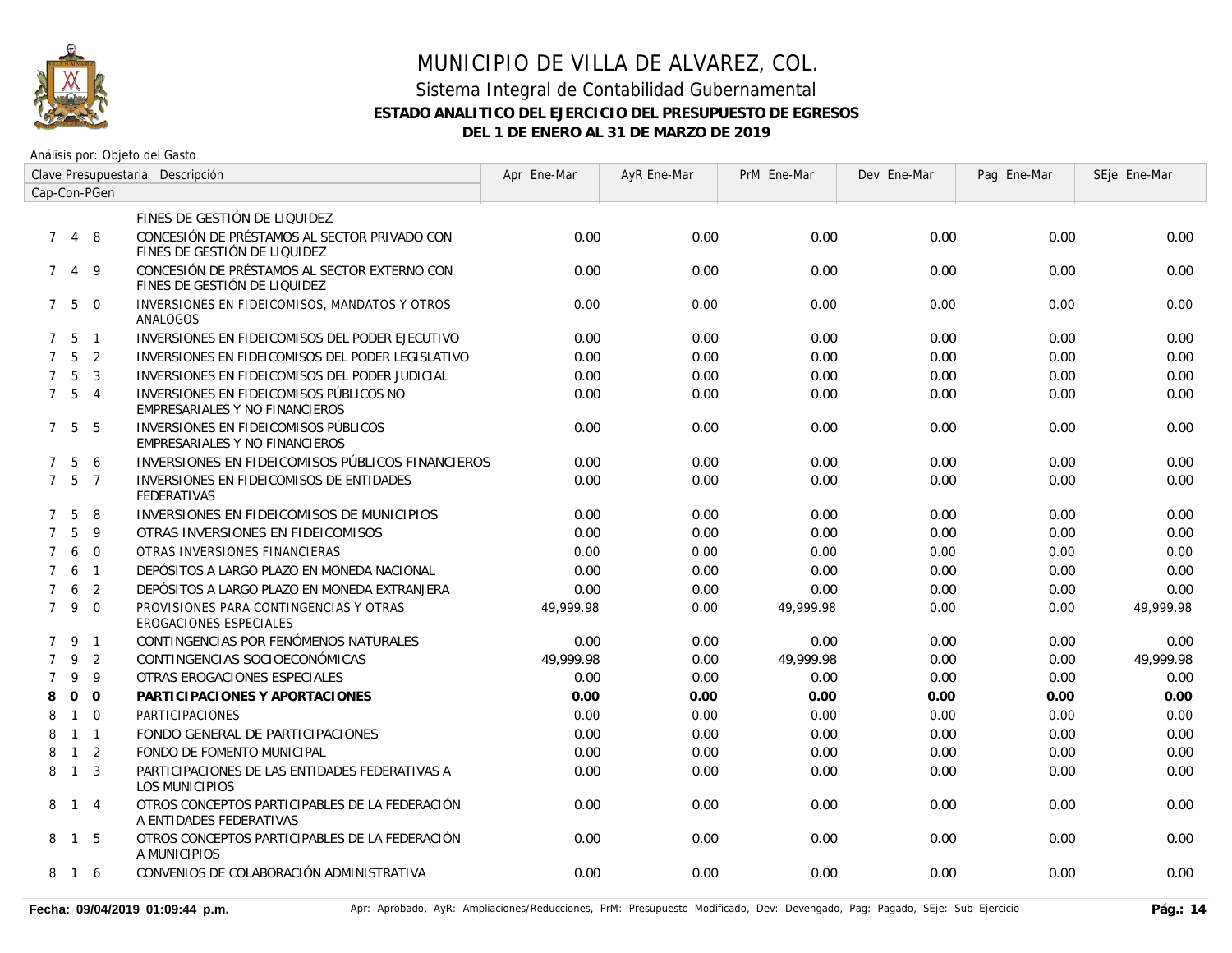

| Clave Presupuestaria Descripción |                |                |                                                                                                             | Apr Ene-Mar  | AyR Ene-Mar | PrM Ene-Mar  | Dev Ene-Mar   | Pag Ene-Mar   | SEje Ene-Mar       |
|----------------------------------|----------------|----------------|-------------------------------------------------------------------------------------------------------------|--------------|-------------|--------------|---------------|---------------|--------------------|
| Cap-Con-PGen                     |                |                |                                                                                                             |              |             |              |               |               |                    |
|                                  | 8 3 0          |                | <b>APORTACIONES</b>                                                                                         | 0.00         | 0.00        | 0.00         | 0.00          | 0.00          | 0.00               |
| 8                                | $3 \quad 1$    |                | APORTACIONES DE LA FEDERACIÓN A LAS ENTIDADES<br><b>FEDERATIVAS</b>                                         | 0.00         | 0.00        | 0.00         | 0.00          | 0.00          | 0.00               |
| 8                                | $\mathbf{3}$   | 2              | APORTACIONES DE LA FEDERACIÓN A MUNICIPIOS                                                                  | 0.00         | 0.00        | 0.00         | 0.00          | 0.00          | 0.00               |
| 8                                | 3 <sup>3</sup> |                | APORTACIONES DE LAS ENTIDADES FEDERATIVAS A LOS<br><b>MUNICIPIOS</b>                                        | 0.00         | 0.00        | 0.00         | 0.00          | 0.00          | 0.00               |
| 8                                | $\mathbf{3}$   | $\overline{4}$ | APORTACIONES PREVISTAS EN LEYES Y DECRETOS AL<br>SISTEMA DE PROTECCIÓN SOCIAL                               | 0.00         | 0.00        | 0.00         | 0.00          | 0.00          | 0.00               |
| 8                                | $\mathbf{3}$   | - 5            | APORTACIONES PREVISTAS EN LEYES Y DECRETOS<br>COMPENSATORIAS A ENTIDADES FEDERATIVAS Y<br><b>MUNICIPIOS</b> | 0.00         | 0.00        | 0.00         | 0.00          | 0.00          | 0.00               |
| 8                                | 5              | $\overline{0}$ | <b>CONVENIOS</b>                                                                                            | 0.00         | 0.00        | 0.00         | 0.00          | 0.00          | 0.00               |
| 8                                | 5              | $\overline{1}$ | CONVENIOS DE REASIGNACIÓN                                                                                   | 0.00         | 0.00        | 0.00         | 0.00          | 0.00          | 0.00               |
| 8                                | 5              | $\overline{2}$ | CONVENIOS DE DESCENTRALIZACIÓN                                                                              | 0.00         | 0.00        | 0.00         | 0.00          | 0.00          | 0.00               |
| 8                                | 5              | $\overline{3}$ | <b>OTROS CONVENIOS</b>                                                                                      | 0.00         | 0.00        | 0.00         | 0.00          | 0.00          | 0.00               |
| 9                                |                | 0 <sub>0</sub> | <b>DEUDA PUBLICA</b>                                                                                        | 2,622,755.43 | 45,825.04   | 2,668,580.47 | 80,813,719.02 | 10,983,536.05 | $-78, 145, 138.55$ |
| 9                                |                | $1\quad 0$     | AMORTIZACION DE LA DEUDA PUBLICA                                                                            | 1,090,294.68 | 0.00        | 1,090,294.68 | 1,083,877.68  | 1,083,877.68  | 6,417.00           |
| 9                                |                | $1 \quad 1$    | AMORTIZACIÓN DE LA DEUDA INTERNA CON<br>INSTITUCIONES DE CRÉDITO                                            | 1,090,294.68 | 0.00        | 1,090,294.68 | 1.083.877.68  | 1.083.877.68  | 6.417.00           |
|                                  | $9 \t1 \t2$    |                | AMORTIZACIÓN DE LA DEUDA INTERNA POR EMISIÓN DE<br>TÍTULOS Y VALORES                                        | 0.00         | 0.00        | 0.00         | 0.00          | 0.00          | 0.00               |
|                                  | 9 1 3          |                | AMORTIZACIÓN DE ARRENDAMIENTOS FINANCIEROS<br><b>NACIONALES</b>                                             | 0.00         | 0.00        | 0.00         | 0.00          | 0.00          | 0.00               |
|                                  | 9 1 4          |                | AMORTIZACIÓN DE LA DEUDA EXTERNA CON<br>INSTITUCIONES DE CRÉDITO                                            | 0.00         | 0.00        | 0.00         | 0.00          | 0.00          | 0.00               |
|                                  | 9 1 5          |                | AMORTIZACIÓN DE DEUDA EXTERNA CON ORGANISMOS<br>FINANCIEROS INTERNACIONALES                                 | 0.00         | 0.00        | 0.00         | 0.00          | 0.00          | 0.00               |
| 9                                |                | $1\quad6$      | AMORTIZACIÓN DE LA DEUDA BILATERAL                                                                          | 0.00         | 0.00        | 0.00         | 0.00          | 0.00          | 0.00               |
| 9                                | $1\quad 7$     |                | AMORTIZACIÓN DE LA DEUDA EXTERNA POR EMISIÓN DE<br>TÍTULOS Y VALORES                                        | 0.00         | 0.00        | 0.00         | 0.00          | 0.00          | 0.00               |
|                                  | 9 1 8          |                | AMORTIZACIÓN DE ARRENDAMIENTOS FINANCIEROS<br>INTERNACIONALES                                               | 0.00         | 0.00        | 0.00         | 0.00          | 0.00          | 0.00               |
| 9                                |                | $2 \quad 0$    | INTERESES DE LA DEUDA PUBLICA                                                                               | 1,282,460.76 | 45,825.04   | 1,328,285.80 | 1,271,684.51  | 1,271,684.51  | 56,601.29          |
| 9                                | $2 \quad 1$    |                | INTERESES DE LA DEUDA INTERNA CON INSTITUCIONES<br>DE CRÉDITO                                               | 1.282.460.76 | 45.825.04   | 1,328,285.80 | 1.271.684.51  | 1.271.684.51  | 56,601.29          |
|                                  | 9 2 2          |                | INTERESES DERIVADOS DE LA COLOCACIÓN DE TÍTULOS Y<br>VALORES                                                | 0.00         | 0.00        | 0.00         | 0.00          | 0.00          | 0.00               |
|                                  | 9 2 3          |                | INTERESES POR ARRENDAMIENTOS FINANCIEROS<br><b>NACIONALES</b>                                               | 0.00         | 0.00        | 0.00         | 0.00          | 0.00          | 0.00               |